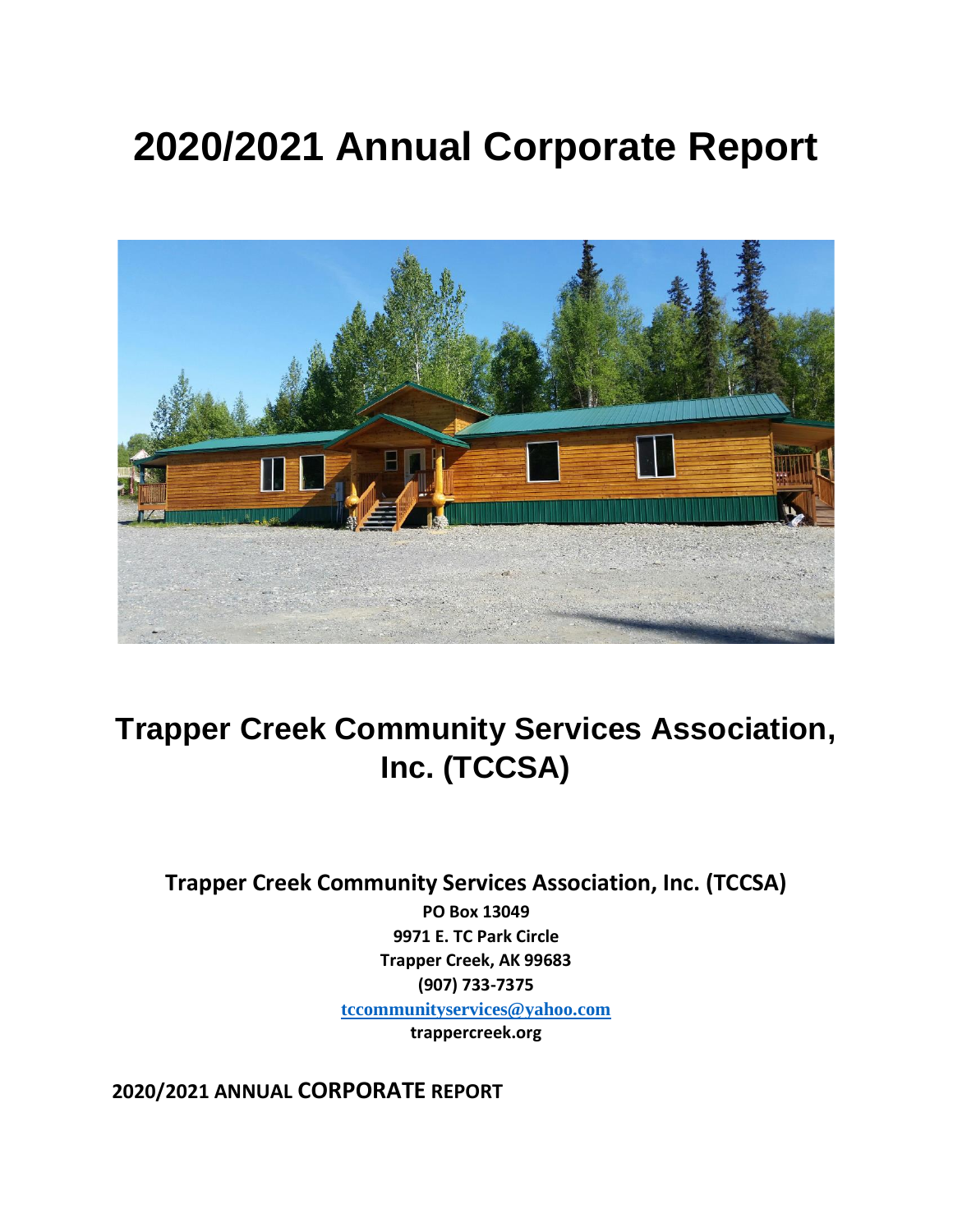The Trapper Creek Park and Cemetery is managed by Trapper Creek Community Services Association, Inc. (TCCSA), which in 2021 celebrated thirty-five years as a corporation. Our Park is one of a few parks in the Matanuska-Susitna Borough that is not maintained by the Borough itself. As such, fundraising for the upkeep of the buildings and development of the grounds is largely the responsibility of the Board of Directors and the membership of TCCSA for the benefit of the residents of the Trapper Creek area.

Trapper Creek Community Park consists of 87.7 acres located at 9971 E. TC Park Circle just off Milepost 115.2 George Parks Highway. The Park grounds include a covered picnic shelter, playground area, a Free Box building, an outhouse, tool shed, Conex container, warm storage building, and the Trapper Creek Community Building, which is surrounded by a gravel parking lot. The Park has a ten acre, cleared recreational area, a community garden, 2.5 kilometers of winter and summer trails through a wooded area, and the Trapper Creek "Alaskans Forever" Cemetery, which has been in existence since 1991.

Bylaws provide that "the Secretary shall prepare an annual report and submit it to the membership for the Association." Following is the 2020/2021 Annual Corporate Report for Trapper Creek Community Services Association, as provided by the Board and Directors: Elise Dooley (Chair,) James Morrill (Vice-Chair), Paula Glenka (Treasurer), Elizabeth Marsh (Secretary), Lon McCullough (Director), Tammy Morrill (Director), and Debbie Filter (Director).

Respectfully submitted by,

Elizabeth Marsh, Secretary, TCCSA

## TABLE OF CONTENTS

| $\overline{2}$ |
|----------------|
| 3              |
| 6              |
|                |
| 8              |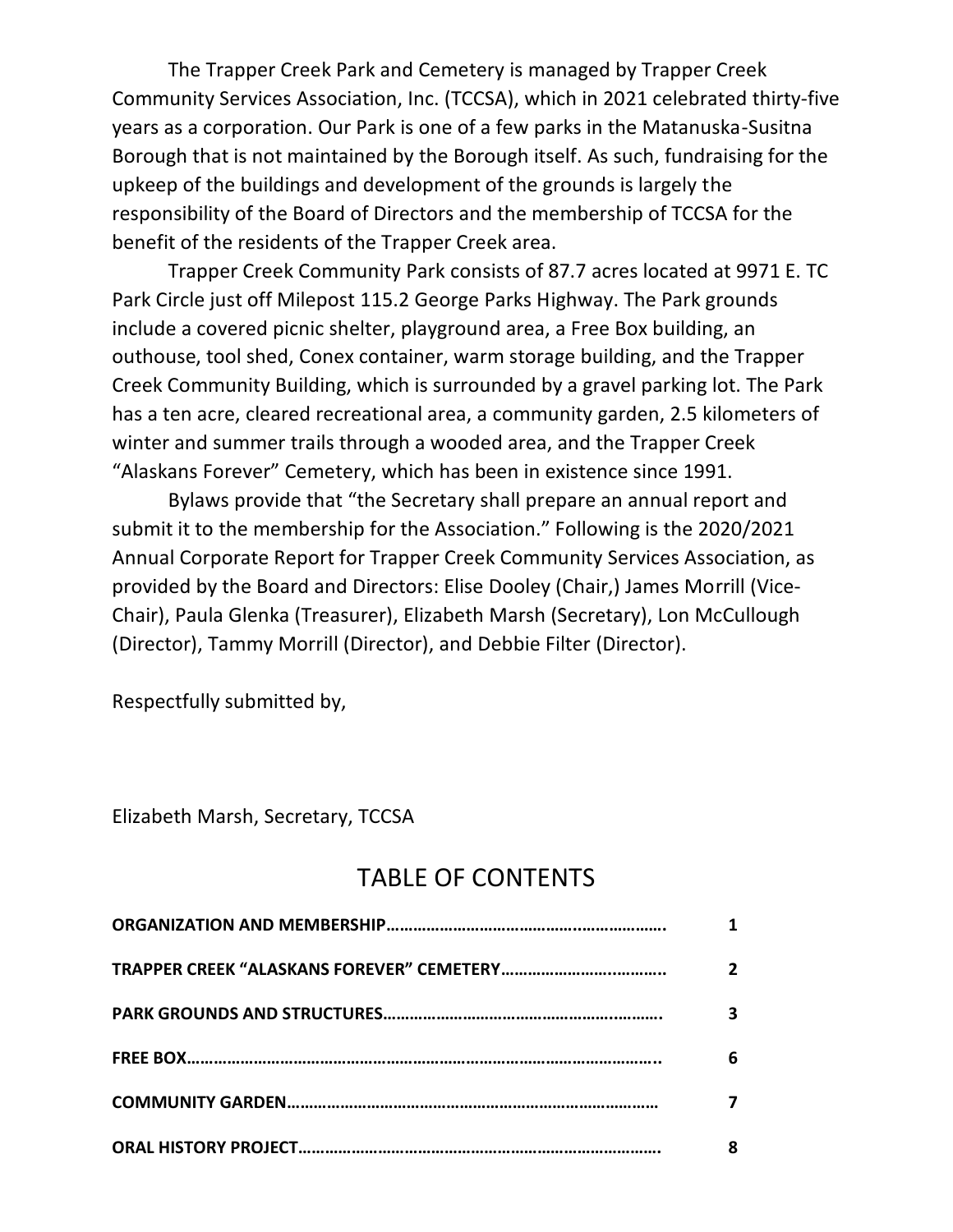|                                                   | 10 |
|---------------------------------------------------|----|
|                                                   | 11 |
|                                                   | 12 |
|                                                   | 12 |
|                                                   | 14 |
|                                                   | 14 |
|                                                   | 14 |
|                                                   | 15 |
|                                                   | 16 |
|                                                   | 16 |
|                                                   | 16 |
|                                                   | 16 |
|                                                   | 17 |
|                                                   | 17 |
|                                                   | 17 |
|                                                   | 17 |
|                                                   | 17 |
|                                                   | 18 |
|                                                   | 18 |
|                                                   | 18 |
|                                                   | 18 |
| <b>JESSICA STEVENS COMMUNITY FOUNDATION GRANT</b> | 19 |
| PARK IMPROVEMENT PROJECTS Completed in 2020/2021  | 20 |
|                                                   | 20 |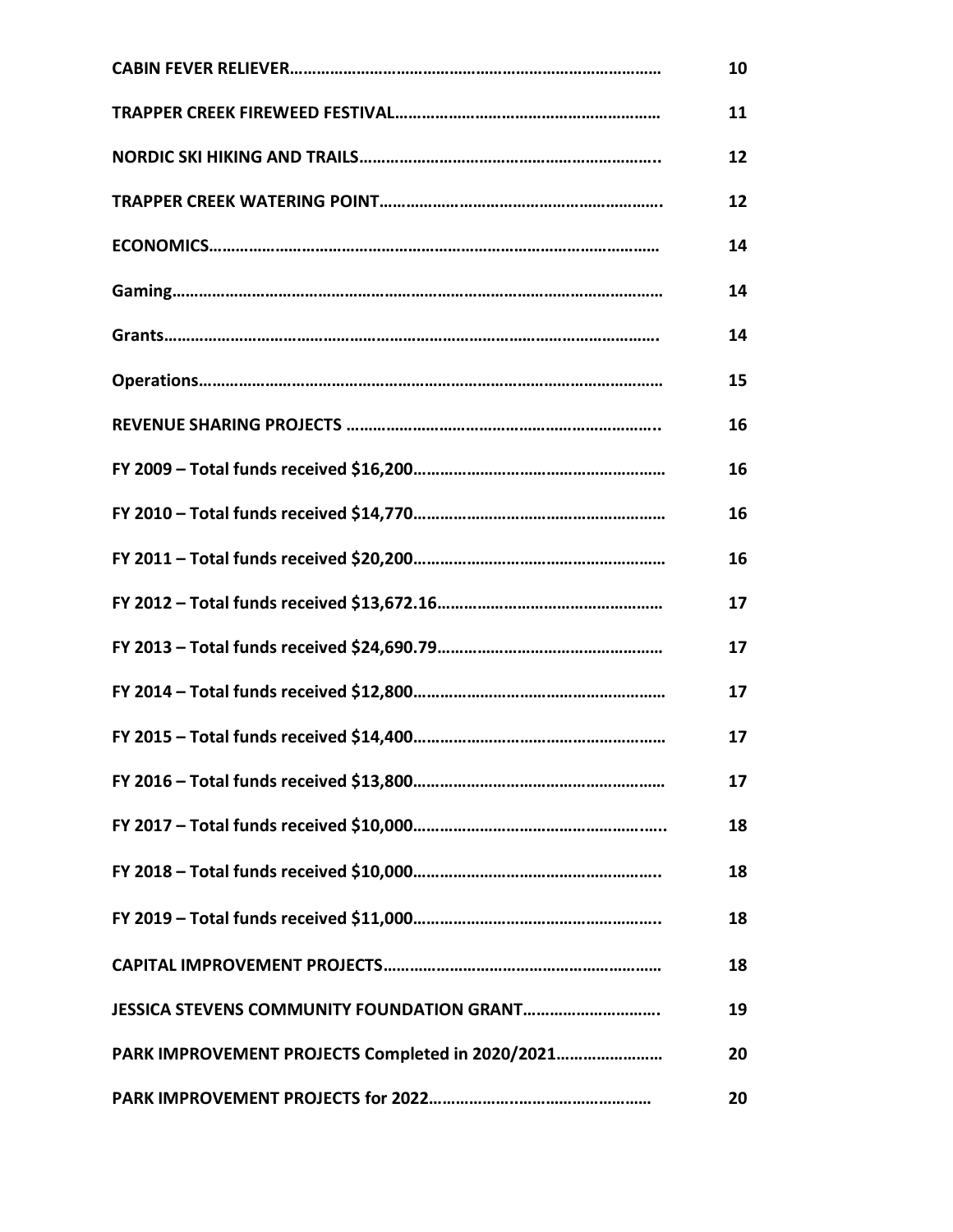#### **ORGANIZATION AND MEMBERSHIP**

In February 1986, the desire to establish a cemetery led the Trapper Creek Community Council, under the Chairmanship of Marino Sik, to "support the formation of a community non-profit organization to promote the common good of the Trapper Creek Community." Two months later, TCCSA was formed on April 18, 1986. By March 6, 1987, it was determined to be a non-profit corporation exempt from Federal income tax under section 501(c)(3) of the Internal Revenue Code.

The purpose of the association, as indicated in the bylaws "shall be to provide recreational and community services for the general well-being of the Trapper Creek area." Membership is categorized as primary or associate. Primary membership is confined to those who have paid their lifetime dues and reside within the area bounded by the Susitna River on the east, Chulitna River on the north, Peters Creek on the west, and where the Parks Highway crosses the Susitna River to the south. Primary members may vote in elections. Associate membership is offered to those who reside outside the geographic boundaries mentioned above. Associate members do not vote. Our membership currently consists of 101 lifetime members: 78 primary members and 23 associate members.

At the risk of omission, the volunteers, who served on the TCCSA Board of Directors during the early formative years from the conception of the Park in the 1980s through the present, include at least Bill Devon, Denvy Saxowski, Jack MacDonald, Patti Christensen, Earl Theroux, Joyce Nash, Pauline Floyd, Ginny Robson, Terry Miller, Dave Porter, Glenn Turner, Lynn Moore, Tom Taylor, Allan Ruhter, John Moore, Kurt Devon, Duronda Twigg, Martin Bee, Dawn Fitzpatrick, Diane Bee, Mary Anna Jurasek, Dave McCown, Susan Henderson, Amy Jurasek, Cricket Stankowitz, Robin Watkins, Rocelyn Daniels, Brandy Dalrymple, Lon McCullough, John White, Tom Michaud, TeriLynn Dyrud, Paula Glenka, Klondike Hughes, Michele McCullough, Darlene Rich, Shawn Stankowitz, Jennie Earles, Debbie Filter, Elaine Yelverton, Deborah Roberts, James Morrill, Tammy Morrill, Elizabeth Marsh, Stephanie Harris, and Elise Dooley.

Over the last thirty-five years, many of these members have held multiple offices and have served several terms.

Volunteers are the lifeblood of our non-profit organization. Although many people are mentioned in this annual report, there are others who have contributed significantly by offering a helping hand, services, donations, personal time, and care over the last thirty-five years. To all our volunteers and active members, we offer our great appreciation.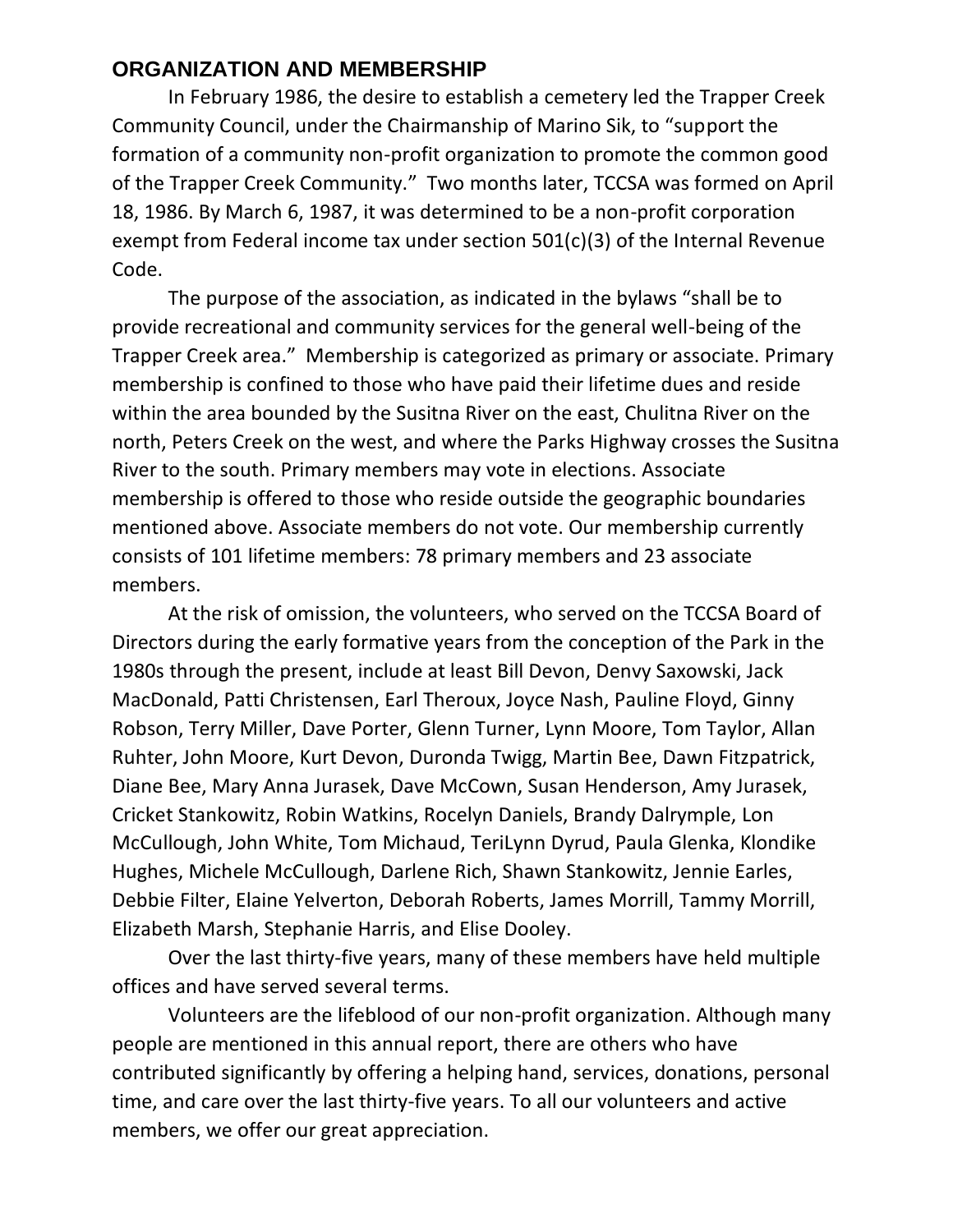#### **TRAPPER CREEK "ALASKANS FOREVER" CEMETERY**

In 1983, the Trapper Creek Community Council requested the classification of some Borough land specifically for a cemetery. At the time of filing, the Borough indicated that due to their lack of cemetery powers, they could not make land available and requested that TCCSA approach the State of Alaska to ascertain the availability of land for community use. Finally, in 1991 after much effort by TCCSA Board members, the State of Alaska Division of Land notified the Borough of intent to sell a parcel of land to Trapper Creek Community Services Association, as a tax-exempt, non-profit corporation organized exclusively for the operation and management of a community cemetery. On August 16, 1995, the State of Alaska issued a patent to TCCSA for the 20.2 acres of land that is reserved for our community cemetery forever.

The original plat of the cemetery consisted of ten plots, which were laid out by Jack Brockman. The first burial of Jan McKenzie occurred on May 4, 1991, before the final approval by the state. Ten additional plots were added in 2010. The next year land was cleared for graveyard extension 100 feet to the west of the original clearing and access roads constructed. In 2016 twenty graves were plotted in the new section. In May 2017, another forty full graves and sixteen half plots for cremains were plotted and staked with rebar.

Currently, in the cemetery, there are twenty-seven burials and twenty plots reserved. There remain available fifty-five graves and fourteen cremains' plots in the new section, which are not reserved.

On May 20, 2021, the completed Memorial Wall was dedicated in a solemn Memorial Day ceremony. Janet Grelson sang an acapella National Anthem, which was followed by a prayer by Jeff Grelson, who then spoke of the solemnity and celebration of the occasion. All the names on the wall were read by Darlene Rich, Elise Dooley, Kathy Ernst, Duronda Twigg, Debbie Filter, Ralph Kolbeck and Lon McCullough. Joe May spoke of the Memorial Wall and respect for Veterans, while Shawn Stankowitz offered his memories of departed Trapper Creek citizens. The ceremony concluded with much appreciation for all those who worked to develop the concept, the design, cutting and sawing of lumber, the construction, and the very many people who supplied information that allowed the Memorial Wall to become reality.

A gravesite is now \$400 or \$1000 for non-residents and a cremains plot is \$300 for residents. Graves can be reserved for \$100 to be verified every five years. Digging a grave in the summer is \$400 if dug by TCCSA. Winter arrangements must be approved by TCCSA, and the purchaser must bear all costs. Purchaser has one year to erect a headstone or grave marker.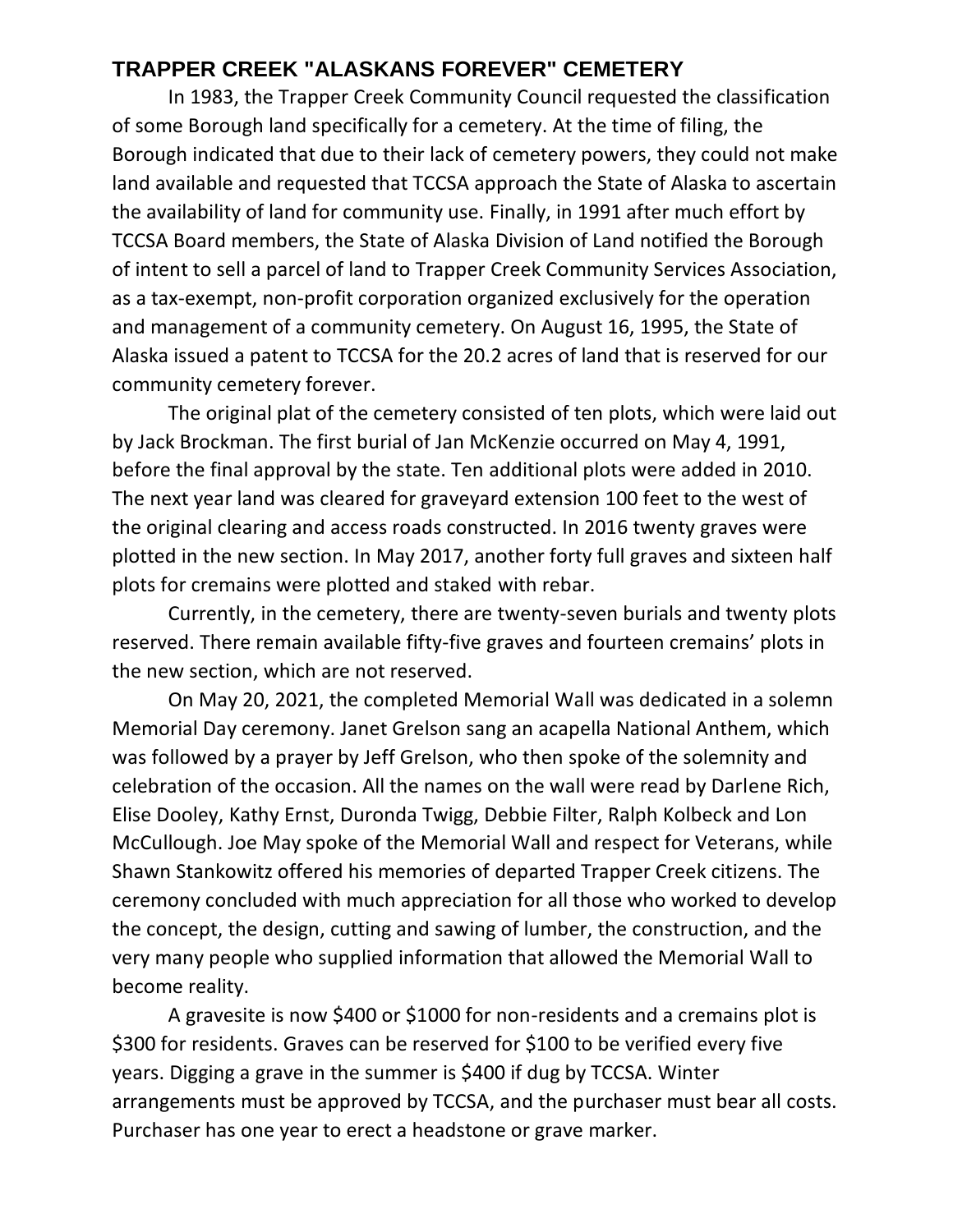### **PARK GROUNDS AND STRUCTURES**

After some development of the Trapper Creek Park, even before the official acquisition of the cemetery parcel, the Matanuska-Susitna Borough Assembly, on March 19, 1996, formally approved the sale of 60.68 acres of Borough-owned land to TCCSA for a sum of \$2000. This parcel of land, located adjacent and north of the cemetery plat, was patented by the State of Alaska on May 12, 1997, to Trapper Creek in perpetuity. Subsequently, on October 9, 1998, Kurt Devon and Duronda Twigg, as Officers of the organization, signed the quitclaim deed that conveyed the land to TCCSA for the benefit of the residents of Trapper Creek.

The park is situated mostly on high ground covered with an original growth forest of spruce and birch. A two-and-a-half-kilometer trail winds through the woods from near the southwestern corner of the park parcel to the north along the floodplains of Trapper Creek and then circles back to a separate opening onto our clearing.

This non-motorized trail is available for walking or hiking in the summer and is groomed in the winter for cross-country skiing and ski races during the Cabin Fever Reliever in March.

On the southern border of the parcel, there are approximately ten acres that are cleared, leveled, and sodded. Aside from the community garden on the north end of the open acreage, there are two structures and a playground.

The Park Shelter, dedicated to the memory of pioneer Rinda Hasson, was built in 1991 by a group of volunteers under the chairmanship of Terry Miller. The structure is of beam construction with a northern wall holding two windows covered with greenhouse plastic. It houses picnic tables and has a nearby BBQ grill. In 2015 the building was roofed with metal, sprayed, and additional electrical outlets were installed, which required running another line. It has served as the location of many a birthday party and the staging of music by the Fireweed Arts Festival and a central part of Cabin Fever Reliever.

To the north is the playground area with a large play apparatus, slides, and climbing areas. This was obtained and set up, again by volunteers, under Chair Martin Bee in the early 2000s.

The remaining building was designed and built by Klondike Hughes as a moveable 12'x20' building in 2013 for a Free Box, which it is today. All construction was done on a volunteer basis. Subsequently, the interior was finished, electric and heat added, and the whole building was spray preserved. Upgrades in 2018 include roof weatherization and interior.

At a lower level of the grounds on the southeastern corner of the park parcel is a gravel pad that holds our well, community building, tool shed, a Conex storage container, and a warm storage building that houses the tractor, implements, and a back-up generator.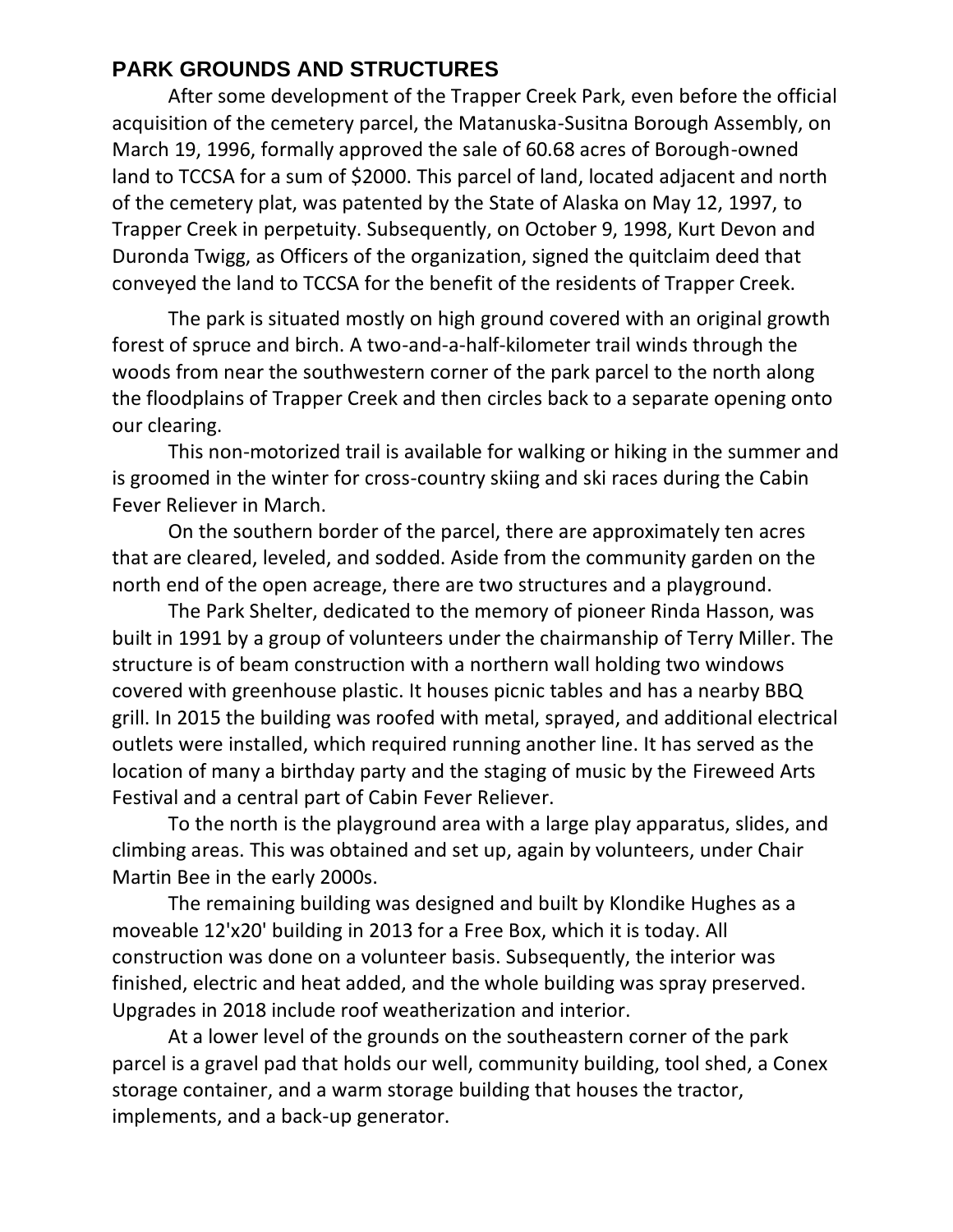The lower level also includes a septic field and an outhouse. A two-sided outhouse was constructed in 2000 to accommodate the park before water was installed in the original building. In 2009 two large panels donated by the Fireweed Arts Council were added to its eastern side. On these, Sandra May, our venerated local artist, painted fireweed stalks and blooms, which fit nicely into the decor of the park. In 2016, the outhouse was upgraded to cedar siding to match the community building, the roof replaced, and new metal roofing added.

A standard "schoolhouse" module, 24'x40', was moved onto a foundation on the pad in 2000, again, by a cadre of volunteers, under the chairmanship of Martin Bee. Jim Schorr, Art Porterfield, Allan Ruhter, Jackson Parry, and Jay Smith, among others, donated time and equipment. The ramp at the western end of the original building was made and installed by Bill Devon, "by myself," as he said.

In the summer of 2003, the Upper Susitna Soil and Water Conservation District, Youth Conservation Corps, under the supervision of Ben Daniels, painted the Community Building and installed the metal-reinforced steps up to the upper level and performed the first improvements to the shelter. In 2008 Bob Filter headed up a group of volunteers who added insulated skirting and two roofs over the porches at either end of the building. In 2009 the building was painted and improved by adding handrails for safety. Finally, in 2010 the interior of the building was refurbished with new carpeting, office space, and overall painting.

The addition to the original Community Building was initiated in 2012 by securing a 24'x40' modular building from the Mat-Su Borough. The Borough's Community Development Department, through a series of Capital Improvement grants, funded moving the building to Trapper Creek for use as an annex to our existing Community Park Building. Assemblyman Vern Halter, as well as our Board members, and those of the Trapper Creek Community Council were instrumental in obtaining additional funding to completely renovate the whole building. The new, greatly expanded building, finished in 2016, was designed for maximum utility, energy conservation, and emergency preparedness.

The contractors, who bid on the projects, were all residents. Craig Cebula set the foundation and seated the modular next to the original. Bob Filter, Josh Filter, and Rod Thomason constructed the connection between the two modular units, added metal roofing to the whole building, and erected the front porch with two large, burled logs supporting the roof. Mark Richter of Glacier Country Construction added an extra restroom, drywalled, plumbed a utility closet with a shower and new pressure tank, wired in a back-up generator with switch, laid a simulated hardwood floor and a pine tongue and groove ceiling over the whole interior, as well as cedar siding, skirting and another ramp and roof to the exterior with blown-in insulation in the attic.

Architectural drawings were provided pro bono by Gary Wolf of Wolf Architecture of Palmer. Also, many others contributed generously and in many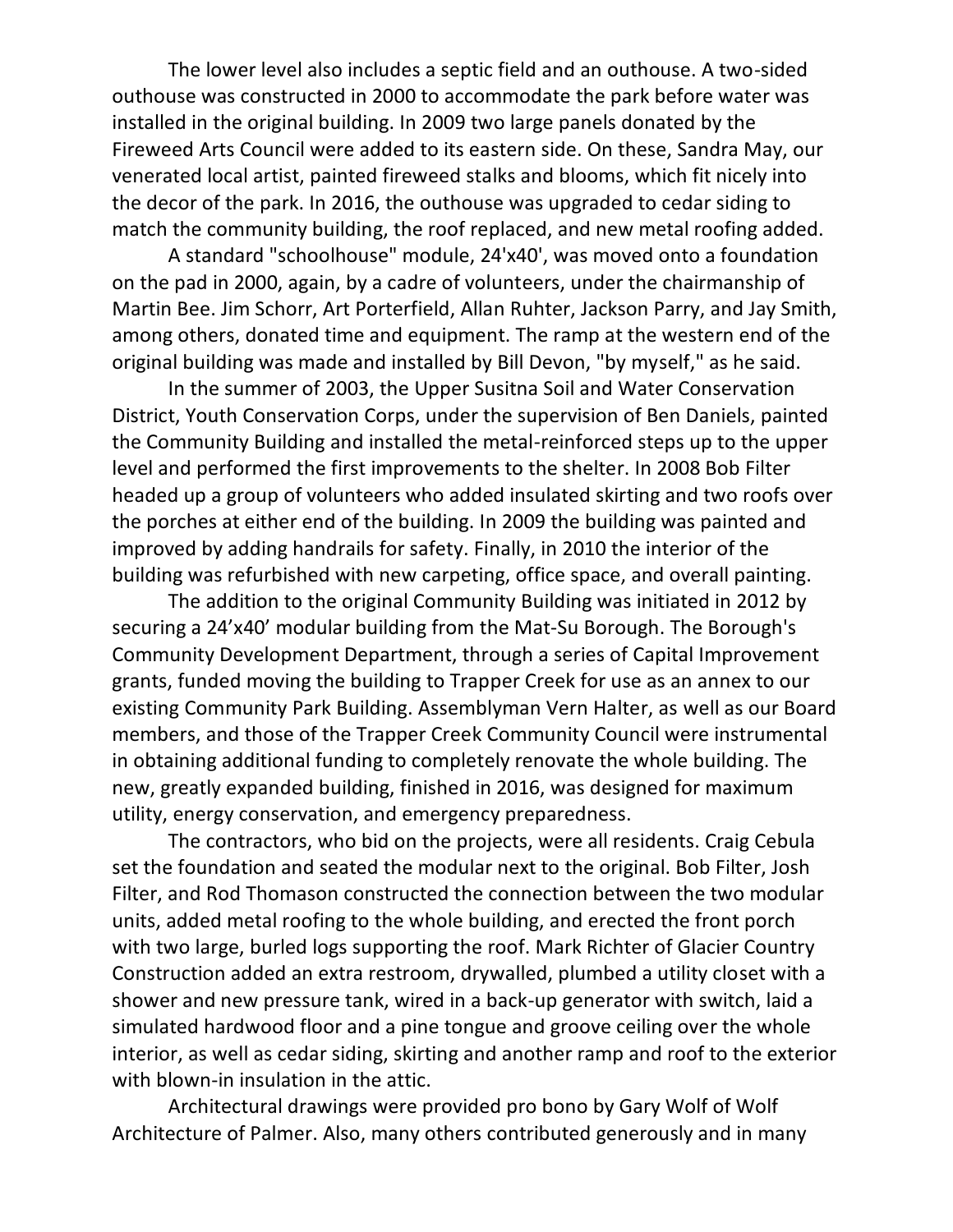significant ways, to ensure that the project was a success. Most of the paid labor was conducted by locals.

The building is beautiful and utilitarian. It houses the offices of TCCSA and the Trapper Creek Community Council, two restrooms, a utility room, and a high foyer centered between the two wings.

The west wing is currently set up as a museum of Trapper Creek history with yearly rotating exhibits. On display now are photographs and memorabilia of Michigan 59ers, pioneers Marino and Carol Sik. Another exhibit highlights the history of the Cabin Fever Reliever Festival. History of our local dog mushing as a tribute to Trapper Creek's one-time status as the "dog mushing capital of the world" is also on display.

The east wing is used for meetings, bingo, and facility rental. On display are photo reproductions of pastel portraits of seven Trapper Creek pioneers by local artist Sandra May: Pete Hasson, a self- portrait of Sandra, Red Cooney, Joanne Porterfield, Art Porterfield, Bill Devon, and Allan Ruhter. Also on display is a photo reproduction of a pastel portrait of Judy Stankowitz by local artist Lynn Turner. Pastel image photography by Garry Kinder.

In June 2016, The Mat-Su Borough Assembly proposed a Recreational Bond for the October ballot, which included some \$22 million in Borough-wide projects. Borough Assemblyman Randall Kowalke included Trapper Creek in the bond issue, which passed. By March 2017, Trapper Creek Community Services proposed a warm storage building for the park to house the tractor, implements, and a backup generator.

After an as-built survey and some soil testing in the summer of 2017, construction of the 20'x20' building was initiated in August and completed in October. The Borough managed all construction. The structure, used as a garage, is cedar-sided to match the Community Building, and is heated by propane. It is located on the north side of the Community Building in line with the tool shed and storage Conex. This building was a welcome and unexpected addition to the Trapper Creek Park, which serves the recreational needs of many.

In 2019 a Memorial Wall was proposed to honor those individuals, who resided in Trapper Creek for some amount of time and have since passed on. Proposals and ideas for a structure were solicited from the community and a modified design was selected. A committee selected the original concept for the Wall by Tammy Morrill.

That summer John White and James Morrill cut twenty-some dead spruce from around the cemetery and the periphery of the field for use in construction. Many of the trees were sawn on-site by Clint Robson, Keith Robson and Jerry Robson to provide the wood needed for the structure.

In 2020 the Memorial Wall and was constructed at the east end of the Cemetery. It is covered by a gabled metal roof supported and protected by a free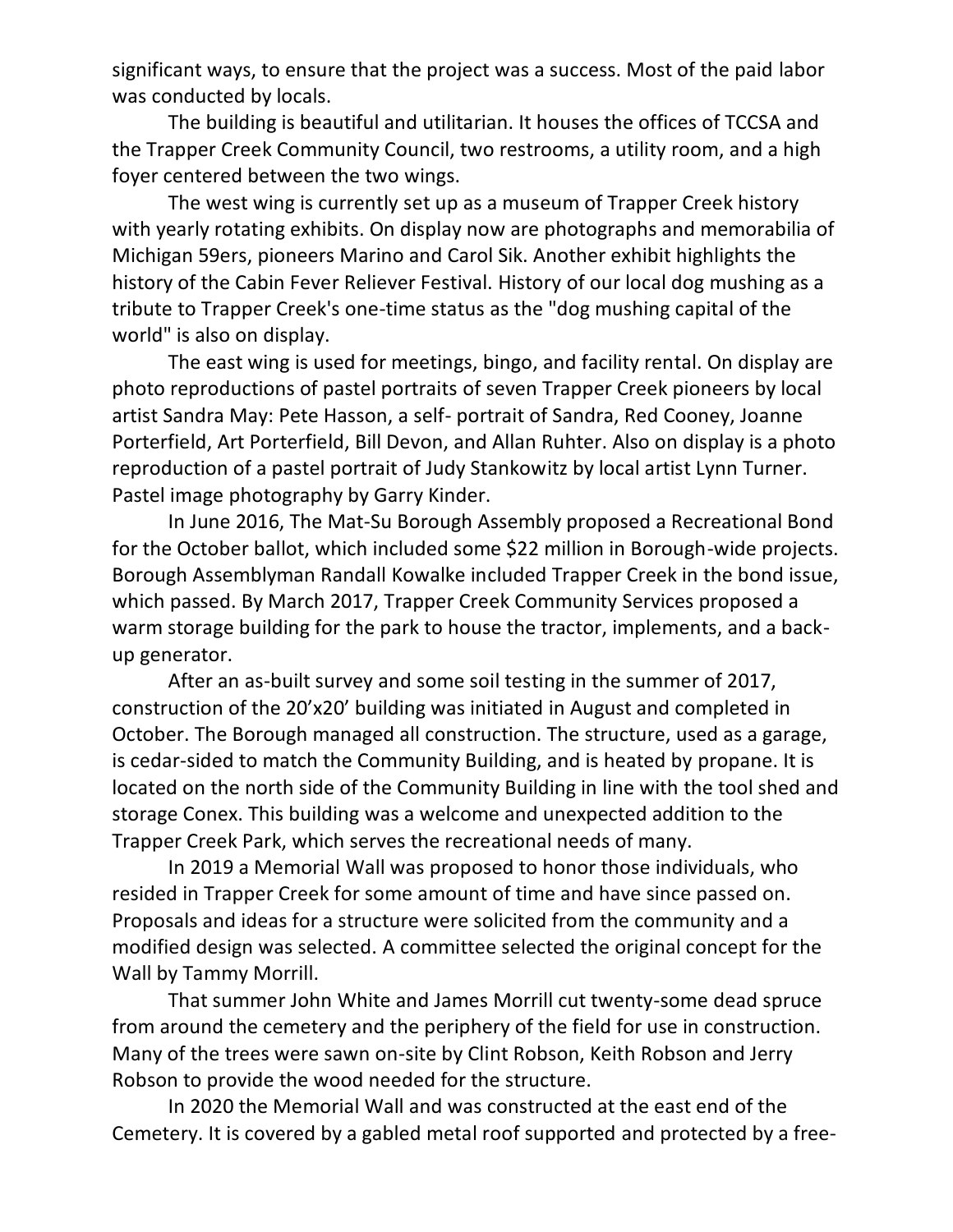standing structure that consists of four upright, peeled logs supporting a gabled, metal roof.

The Wall itself is constructed of 6"x6" spruce timbers stacked horizontally in three interlocking sections. The area under the roof and around the wall is graveled with a bench installed. Mounted on the wall are vertical birch boards on which stainless steel plates are affixed with individual names, date of birth, date of death, and any military affiliations. The three sections are designated for veterans, those buried in our cemetery, and all others.

The Memorial Wall and structure were completed in October 2020 by Kevin Connolly and Kelly Thompson, who added many touches that make the Memorial unique and fitting to our frontier Trapper Creek lifestyle, including many burled logs, the joining of the timbers of the wall in the style of a log cabin, and the fine wood-burning of the titles for each of the three wall sections: Veterans, Trapper Creek Memorial, and Cemetery.

#### **FREE BOX**

The Trapper Creek Free Box was originally established approximately thirtyfive years ago, to provide a public receptacle for donations from area citizens for area citizens. It has been housed in different buildings around the community in different capacities, but always by caring individuals with good intentions to help others.

In 2012 the Free Box found a permanent home at the park. Originally set up by Toni Hughes, this valuable resource is now maintained by a Free Box Committee consisting of Katherine Willie, Tammy Morrill, and Debbie Filter. They organize and distribute donations and ensure that the Free Box is kept clean, tidy, and well-tended daily. Seasonal clothing as well as other household items are available.

Every year, with enthusiasm, the holiday seasons are highlighted by the committee volunteers, displaying appropriate decorations or costumes for patrons to take home. A Christmas Gift Give-Away, the first one held in 2016 inside the Community Center building, was very appreciated by patrons. The 2017 and 2018 holiday décor and donated gifts were available inside the Free Box. The 2019 Christmas Gift Giveaway was held in the community center; the goal was to provide a holiday potluck dinner and offer an array of gifts for all ages to choose from for their loved ones.

As of late March 2020, marking the onset of the Corona Virus pandemic, the TCCSA Board and Free Box committee members decided to operate the Free Box within a more controlled capacity. In keeping with all other operations within the park, for the safety and well-being of the volunteers that maintain it, as well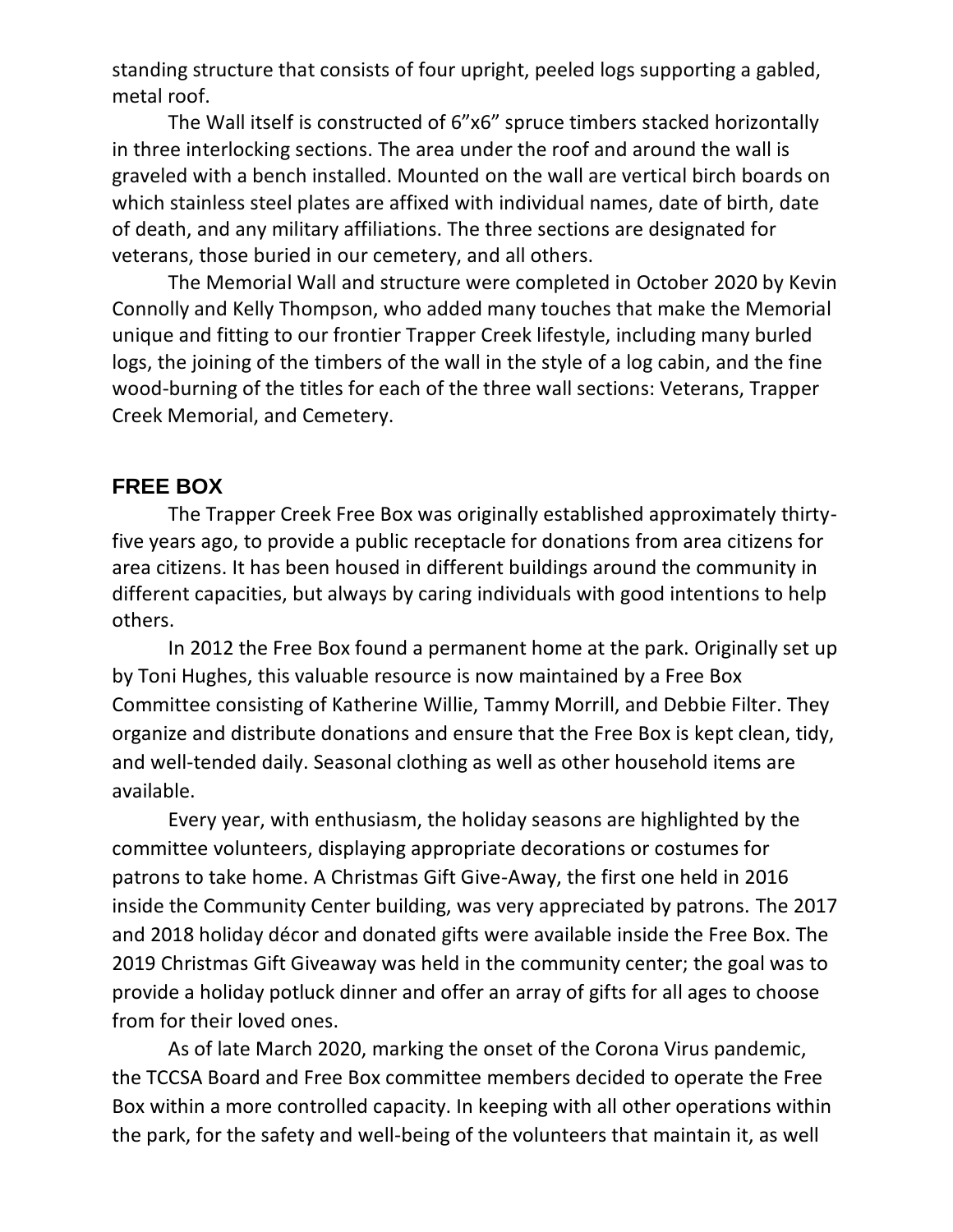as the patrons, it was available by appointment only. This control ensured proper social distancing and enabled the volunteers ample time to sanitize between customers. Committee members accepted donations, at offsite locations, and by approval only, thus eliminating clothing that was already in abundance and items that were of unacceptable quality. The outside receptacle was closed and not accessible for donations. Unfortunately, the 2020 Gift Giveaway was canceled due to the COVID19 pandemic.

Maintenance and operation of the Free Box requires funding for electricity, heating oil, Toyo Stove maintenance, trash disposal, miscellaneous cleaning supplies, and snow removal. In September 2020, The Jessica Stevens Grant Foundation, an affiliate of the Alaska Community Foundation awarded TCCSA \$1,600.00 in August of 2020. It was expended by the allotted period of July 2021.

Operation of the Free Box facility resumed its original, daily schedule and patron access on May 1, 2021, when health and safety stringencies lessened. The donation procedure, however, which was adopted during the pandemic, did not change due to its proven efficiency and effectiveness in lessening volunteer hours and trash removal expenditure. The Holiday seasons resumed special attention, in the Free Box, in 2021. Donated decorations and items that were new or like-new condition were creatively displayed and made great gift-giving ideas.

In July of 2021, the Free Box received a grant from the Jessica Stevens Grant Foundation in the amount of \$1,700.00. This grant will provide necessary maintenance and operations assistance and will be expended by August of 2022.

Free box improvements for 2021 include: Replacing of the old style, expensive bulb track-lighting with flush-mounted LED light fixtures. The outside of the front door was painted, the outside trim boards and bottom facia boards were painted as well as the donation box. Metal roofing was also installed on the main building.

#### **COMMUNITY GARDEN**

Trapper Creek Community Garden was established in 2008 with the tilling of a 100' x 100' garden space near the northeast corner of the cleared park area. The work was done by community volunteers and the Cooperative Extension presented information on composting and gardening in Alaska. Originally, in collaboration with ongoing elementary school projects, the first year allowed students to have their plots at no charge. There were fifty plots named after the states. Other community members paid \$25 per 10' x 10' plot. Many vegetables were harvested, and a harvest party was held to savor the fruits of our labors. Potatoes were the main producer.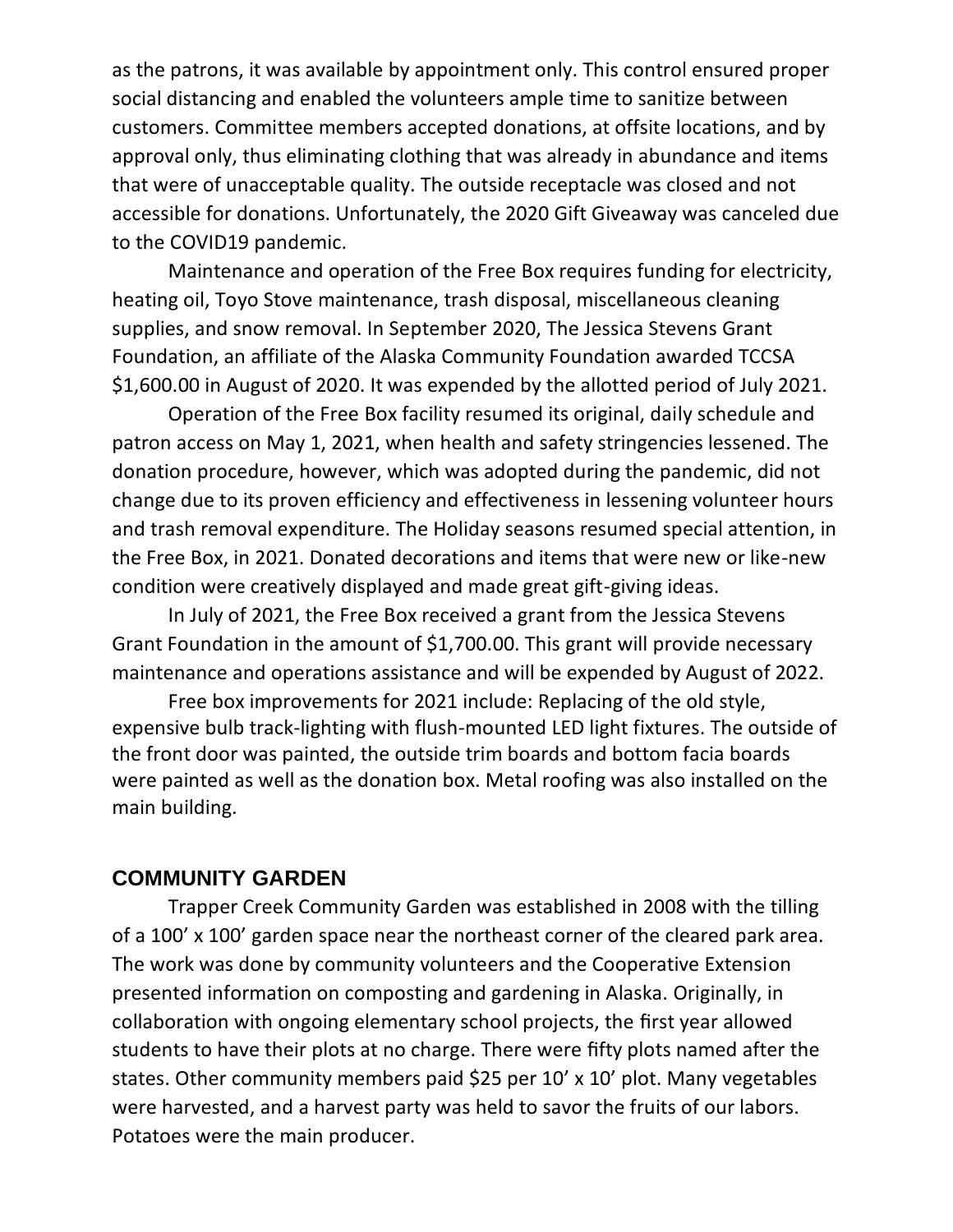A 300-gallon tank provides gravity-fed water warmed by the sun for light irrigation in the garden. A small compost pile is located north of the garden. Three raised beds were funded by 2010 Revenue Share monies and contain perennials.

The garden participation waxed and waned over the years. In 2016, a group of hearty citizens agreed it was time to make it at least fifty percent perennial food-bearing plants. Strawberries, raspberries, rhubarb, sea buckthorn berry, Nanking cherry, serviceberry, and both fruit and nut trees were introduced during the 2016 season. Approximately twenty-five percent of the garden is now planted with perennials bearing edibles. Plans include the addition of blueberry, currants, grapes, and other possibilities. Unplanted areas continue to be offered to the citizens of Trapper Creek for any additional gardening needs they may have.

Purchased garden implements include hoses, tools, a hose storage wheel, an aeration tiller, plants, manure, and potting soil. A regular tiller and many young plants were donated. Disking is now done with the TCCSA-owned tractor. Plans include an area dedicated to roses and peonies, how to encourage involvement, and the possibility of cash crop fundraising for the nonprofit association.

#### **TRAPPER CREEK ORAL HISTORY PROJECT**

*"Trapper Creek is where all Alaskan vectors converge - earliest Athabascans, first Caucasian explorers and miners and settlers, statehood patterns of immigration, hunting, trapping, agriculture, guiding, and recreation. Name it about Alaska and we have it. Except the history." (2008 Grant application to Alaska Humanities Forum, Rick Leo)*

The Trapper Creek Oral History Project (TCOHP) was formed in 2007 by a dozen locals under Humanities scholars Sondra Porter and Rocelyn Daniels, with the expressed goal of gathering and preserving the oral history of the area for public access and education. With so many beloved characters passing, the project members recognized the urgency in documenting the rich but diminishing history of the west side of the Susitna River while there were still indigenous residents and pioneers with exciting and historical memories to share.

In November 2009, the TCOHP was recognized by the Alaska Humanities Forum and the National Endowment for the Humanities with a \$2000 oral history grant. This award enabled the group to formally organize and purchase equipment, including a scanner, computer, and recorders for documenting our fleeting history.

Since the inception of data gathering, many people with ties to Trapper Creek have generously donated oral histories, photographs, newspapers, documents, dog mushing memorabilia, films, ephemera, and other physical items that pertain to the early history of the Upper Susitna Valley.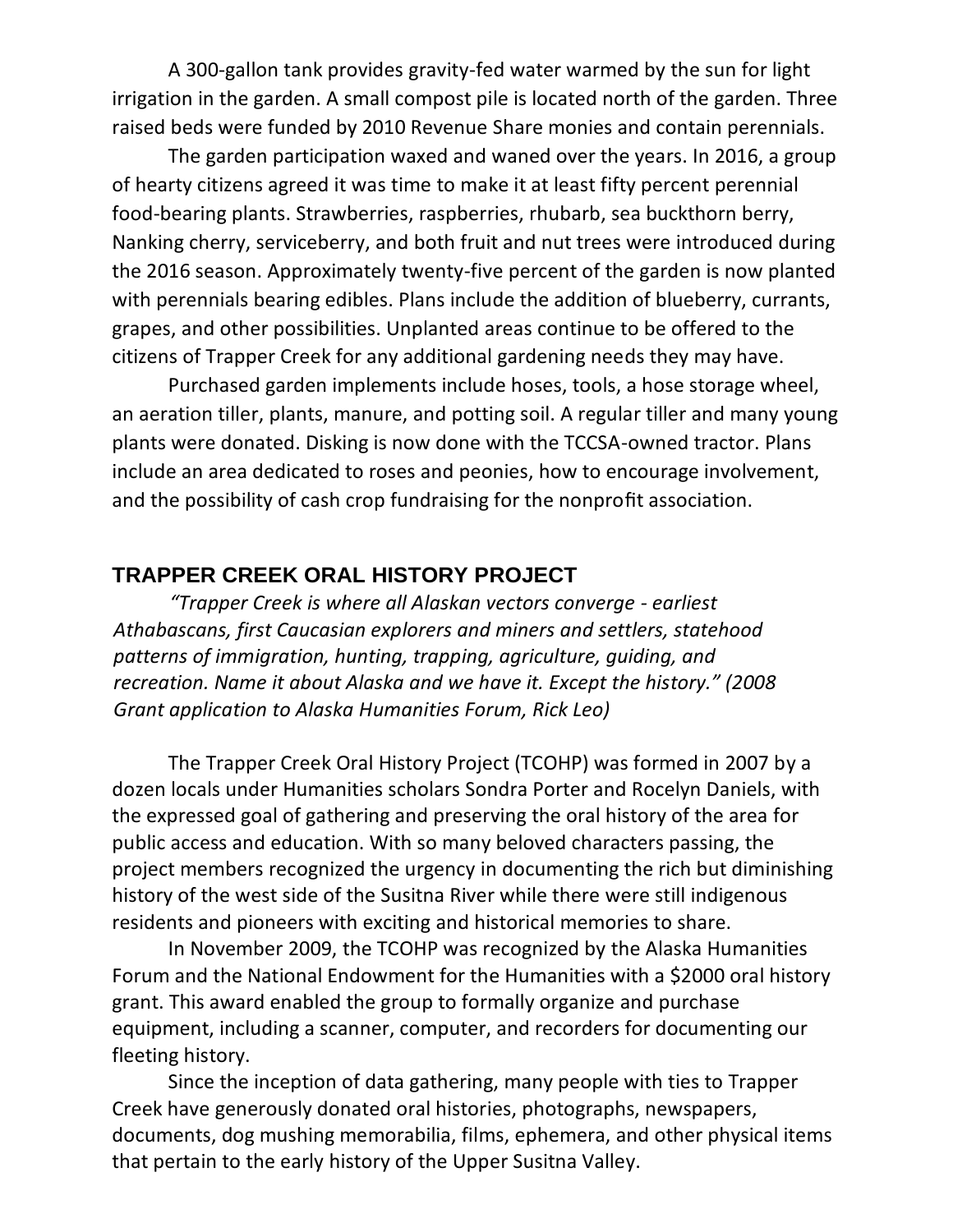Only a fraction of the material archived has appeared on rotating display in the community building. Of significance is a large collection of Michigan 59er items, including an original "Alaska or Bust" banner, which was donated by early settlers Marino and Carol Sik in 2012 with the help of Earl Theroux. Without these photographs, TCCSA would have no images of some of the earliest settlers like Shorty and Florence Bradley, Clara Hickok, and others, who were not Michigan 59ers. Also, many newspaper articles were purchased by Trapper Creek Community Services from the Detroit News in 2008. In 2017 we received a donation of over one hundred additional photos of the Michigan 59ers, which had previously appeared in the Detroit News, Anchorage Times, Anchorage Daily News, and other newspapers.

Each year at Cabin Fever Reliever the TCOHP has recognized our early pioneers chronologically by their arrival from the early '50s through the early 1970s with photos, if available, and stories. Honorees include Oliver and Noah Rabidoux, Shorty and Florence Bradley, Dusty and Mary Ann Robson, Rusty Robson, Ruby Robson, Ray Gatz, Dale Saunders, Curt Wagner, J. B. and Lois TCCSA 2019 Annual Corporate Report 10 Wier, Vera Parris, Jake Jenson, Dean Cook, Phil Brandi, Billy Nicoli, Gerald, and Bertha Donaldson, Marino and Carol Sik, Nick and Eleanor Rubino, William Orzechowski, Steve Pankewicz, Ray and Bernice Kula, Anthony and Mary Anna Jurasek, Bob Watkins, Art, and Joanne Porterfield, Pete and Rinda Hasson, Joe and Vera Dul, Allan Ruhter, Earl Theroux, Virginia Robson, Mike Carpenter, Burnu Watkins, Royce, Jane Shaw, and Jim "Stosh" Stanley.

In 2019 TCCSA provided a temporary loan of Michigan 59er memorabilia from our collections for use in an exhibit at the Talkeetna Historical Museum's commemoration of the 60th anniversary of the journey. In return, they lent us four enlarged photos of 59ers. Also, three new exhibits were added to the westwing museum: local advertisement items, Will Rogers Alaska visit and plane crash at Barrow, and the Governors of Alaska.

The TCOHP maintains a list of residents, who have passed on. The list includes name, date of birth, date of death, and any military affiliations of individuals, who have established residency in Trapper Creek since 1953. Two hundred and eleven individuals with complete information were added to the Memorial Wall, with fifty-one of them honored as veterans. There remain many individuals for whom the complete information is still being researched. Many longtime residents provided information for these lists, which were coordinated and recorded by Darlene Rich for this ongoing project. Additional names will be added to the Wall in May 2022.

Donations of historical items are appreciated anytime. Old photographs of the area, buildings, or our pioneers will be scanned and returned immediately to donors with much appreciation, as we lack photographs of many of our earliest pioneers. All donated photos and memorabilia are entered into the archives of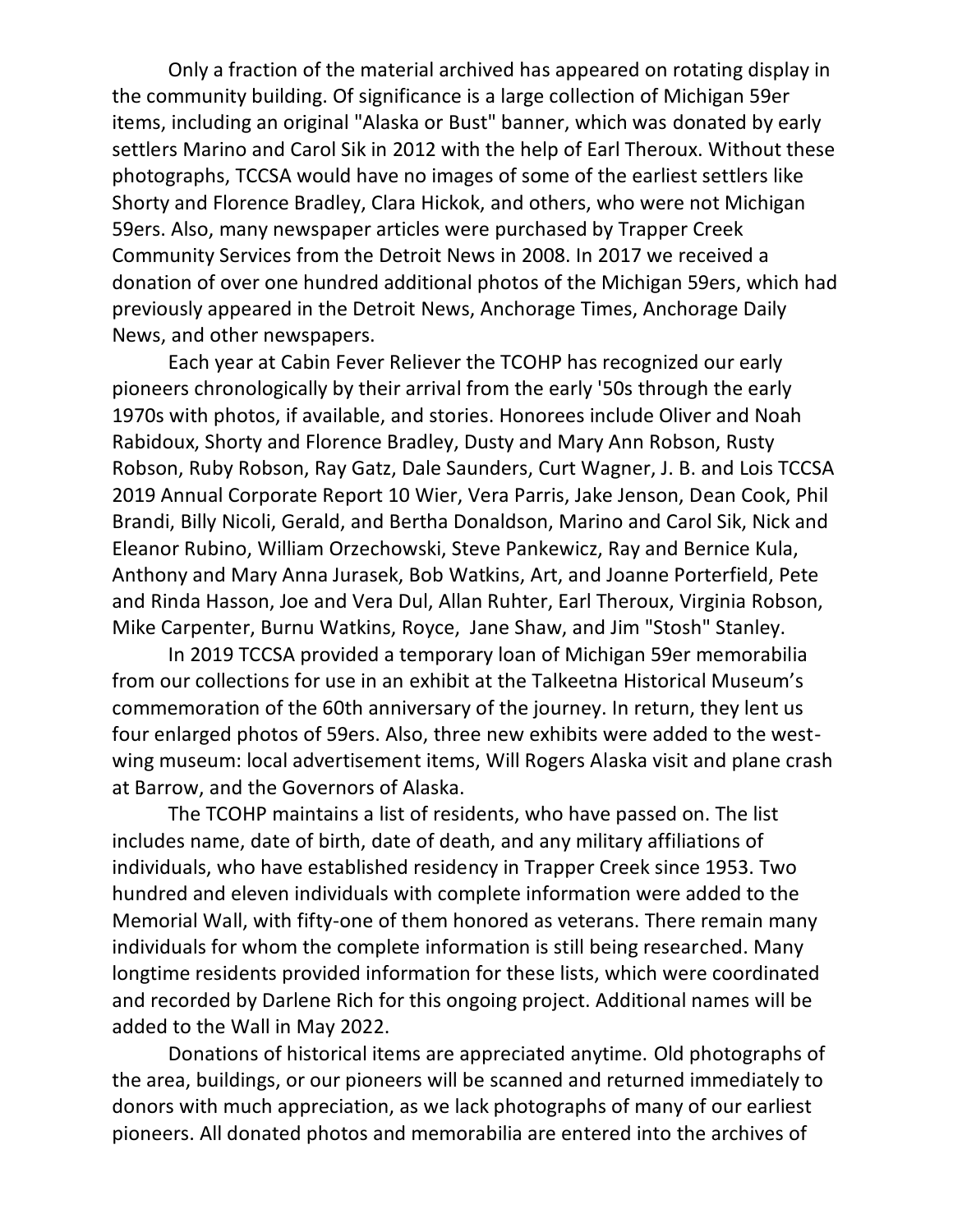the TCCSA Oral History Project for historical displays and public education of our unique history.

Anyone with an interest in preserving history is asked to join TCCSA in continuing this critical project. Preservation of our history for public access is a valuable resource for our growing community. If our unique and rich Trapper Creek history is not preserved, it will become lost to future generations.

#### **CABIN FEVER RELIEVER**

The Trapper Creek Cabin Fever Reliever annual event is held at the Trapper Creek Park in March. It is a major fundraising effort by the Trapper Creek Community Services Association, Inc. to benefit the Trapper Creek Park and Cemetery.

The event began in 1987, by Bill and Zona Devon, as an outdoor get together to relieve cabin fever after a long winter indoors. Over the years, events have come and gone such as a northernmost swimsuit contest and the blind snowmachine race. Eventually, a raffle was incorporated into the event to raise funds to support the park and cemetery.

The 2020 event was the 33rd Annual winter festival. The opening ceremony begins with the Pledge of Allegiance and national Anthem. Happenings included a Chili Cook-Off, Bake-Off, Ski Races, Outstanding Citizen, Poetry Contest, BB shoot, outdoor games and contests, activities, and food. A T-shirt design contest was held ahead of the event and the winning design printed on T-Shirts and aprons were for sale at the festival.

The fundraising raffle that accompanies the festivities relies on prizes donated from our generous sponsors both local and within the southcentral area. Also, the raffle ticket sellers are invaluable in this effort. There were two raffles in conjunction with the 2020 festival. The \$2 per ticket raffle gave away prizes worth \$7,676.60 with 1,288 tickets being sold. The \$5 per ticket Split the Pot raffle sold 146 tickets. The profit for the 2020 Cabin Fever Reliever was \$2,342.86.

The 2021 event was the 34th Annual winter festival. This was a smaller version parking-lot event get-together for some chili and a weenie roast around a warming fire. Happenings included Outstanding Citizen of the Year and Ralph Kolbeck was the winning nominee. A fundraising raffle that accompanied this 2021 event was Split the Pot. The \$5 per ticket Split the Pot raffle sold 33 tickets. The profit for the 2021 Cabin Fever Reliever was \$52.70. Annual planning for this event begins in January. Work continues past the date of the event for cleanup, prize giveaways, and accounting. Countless volunteer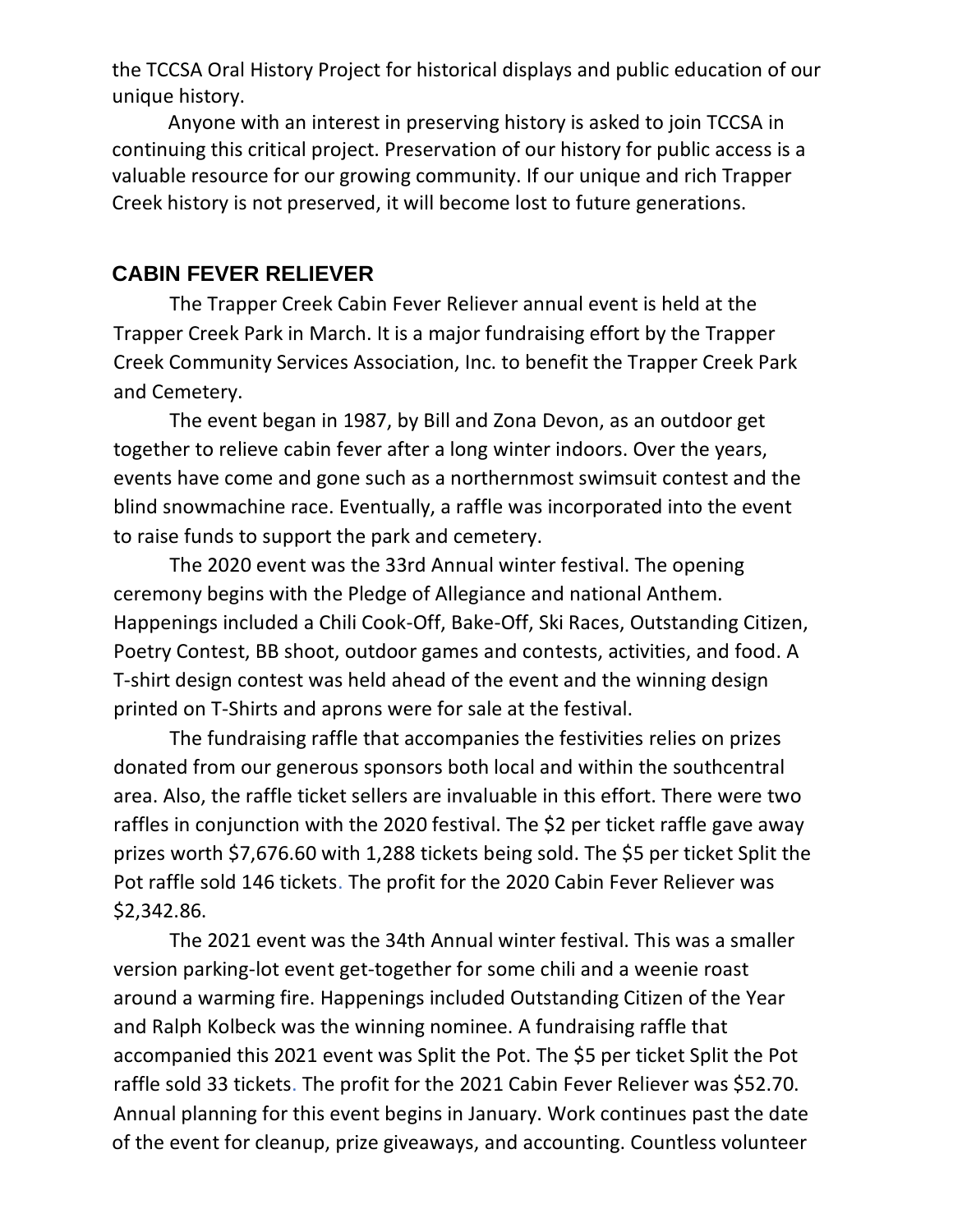hours go into the planning, organization, and implementation of this event.

Cabin Fever Reliever is just what the name says - a relief from cabin fever - a festival for the health and entertainment of Trapper Creek and the major fundraiser for the Trapper Creek Park and Cemetery.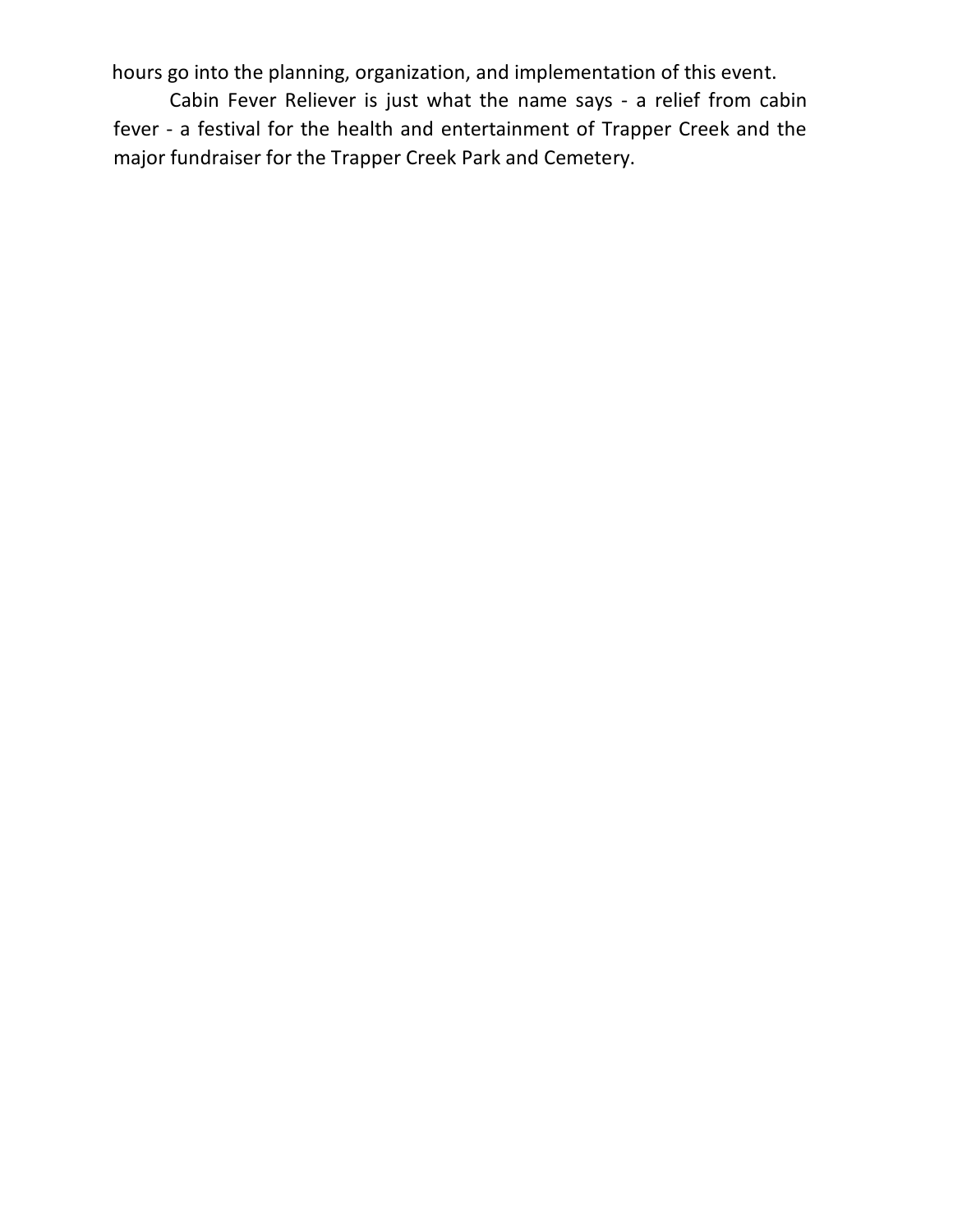#### **TRAPPER CREEK FIREWEED FESTIVAL**

The Trapper Creek Fireweed Festival was founded by a small group of Trapper Creek citizens, who had the desire to see more art and music opportunities in our community. After the idea culminated in the summer of 2004, the Trapper Creek Fireweed Arts Council was established on December 29, 2006, as a registered 501 (c) (3) non-profit organization by the State of Alaska, by Michele Poole, Debbie Filter, and Vicky Watson. In 2016, the Fireweed Festival came under the umbrella of the TCCSA, and the Fireweed Committee was formed. The original goal - to bring the public a spotlight on the importance of arts and music as an integral part of an individual's life still retains that same flavor and inspiration.

Held in July when the fireweed is in bloom, the Fireweed Festival, now in its fifteenth year, entertains folks seeking wholesome outdoor family fun. This oneday event invites craft and food vendors to the Trapper Creek Park for the public to enjoy the festivities while they are entertained by local bands and other types of artists. There are no admittance or parking fees. Craft and food vendors pay a fee, and the musicians donate their time for this fundraiser. A supervised children's tent offers a safe environment for hands-on activities for all ages.

Other activities during the festival include learning about birds of the area, wild edible plants, and wilderness skill techniques. Along with the informative booths, festivalgoers can participate in raffles and a silent auction.

The 15<sup>th</sup> Fireweed Festival, scheduled for July of 2020 was cancelled due to the constraints of the Coronavirus (COVID-19) pandemic.

The Fireweed Festival of 2021 was held on July  $24<sup>th</sup>$  becoming the  $15<sup>th</sup>$ anniversary. Vendor booth fees, and the ice cream booth generated \$1,004.50. Donated merchandise, filling three tables in the Fireweed Booth, were rewarded to lucky ticket winners. Two raffles were held in conjunction with the 2021 festival. The \$2 per ticket raffle gave away many prizes. Although ticket sales were 360, we did not tally and place value on all the generously donated prizes. The big raffle prize was a one-man Kayak in which tickets sold for \$5 each yielding a \$1500 profit. The \$5 per ticket Split the Pot raffle sold 181 tickets yielding \$905 to be split with the lucky winner. An added feature for this year's festival was Goat Yoga. For the year 2021, the Fireweed Festival had a profit of \$3,184.68.

Planning for this event has always begun in April each year. Work continues past the date of the event for cleanup, prize giveaways, and accounting. Countless volunteer hours go into the planning, organization, and implementation of the festival. This annual fundraising endeavor will be a biannual event as of yearend 2021. The next 16<sup>th</sup> Annual Fireweed Festival will be held in July of 2023.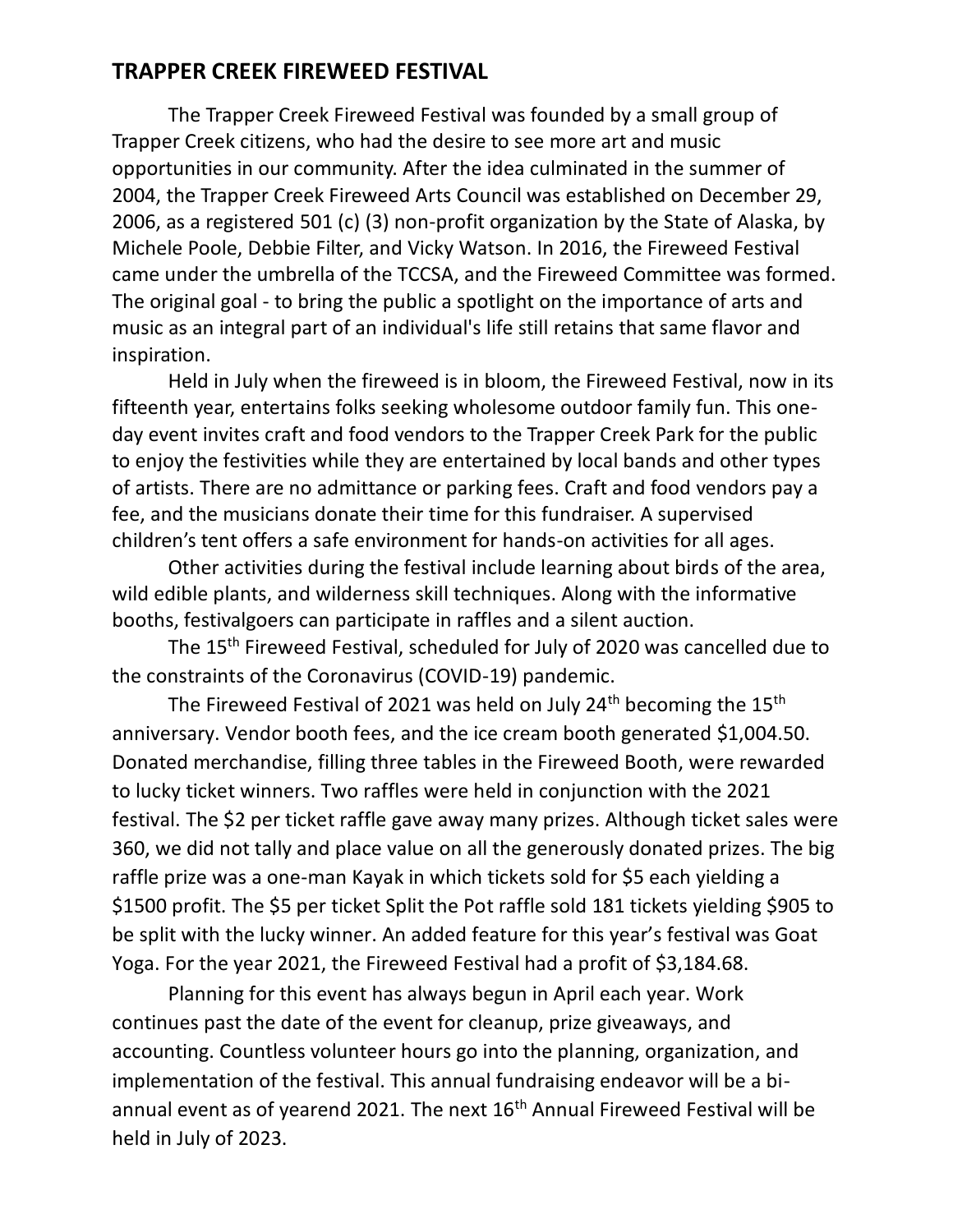### **NORDIC SKI AND HIKING TRAILS**

The Trapper Creek Nordic Ski Club was created in 2003 by Ricardo Ernst, a longtime resident of Trapper Creek. He was an avid skate and Nordic ski enthusiast and had a huge passion to teach children and adults alike. His enthusiasm was very contagious, and his involvement was appreciated by all that knew him. The ski club saw members come and go over twelve years. Kathy Ernst, Debbie Filter, Francine Bennis, Joshua Filter, Dave Porter, and Tom Taylor remained active throughout the years, assisting with clinics, after school ski programs, and trail maintenance. Volunteers Bob Filter, Ralph Kolbeck, Tom Taylor, and Rick Ernst accomplished grooming of the Community Park trail and the Trapper Creek Elementary school trails. Roz Daniels was an active and integral part of the culmination of the sport of Nordic skiing in the Trapper Creek Elementary School program, years before the official club was created. With the help of Karen Mannix of Talkeetna, the acquisition of skis for all the school children came about through community assistance and grants. The club obtained several Borough grants for the creation of signage for the community trails and procuring equipment such as a snowmachine, trailer, and groomer. These accomplishments ensured access and enjoyment of winter trails for the community and visitors alike.

The club's assets were offered and incorporated into the Trapper Creek Community Services Association, Inc. with the understanding that the club would become an active Ski Committee under the Association and retain the same goals: enthusiasm with our young children to develop an active and healthy appreciation for the outdoors through Nordic skiing.

## **TRAPPER CREEK WATERING POINT**

The Trapper Creek Watering Point (TCWP) project began in October 2015 after an application being submit to the Alaska Department of Environmental Conservation (DEC), Division of Water, and the Village Safe Water Program (VSW). The VSW Program collaborates with rural communities to develop sustainable sanitation facilities and funding grants to small communities for water construction projects. VSW ensures appropriate and effective use of grant funds, and manages all the Project Oversight, Monitoring and Control of the granted funds.

Trapper Creek met the VSW grant guidelines due to a population of less than 500, and the fact that our community did not operate a public water system but recognized the need to provide a safe source of drinking water for use by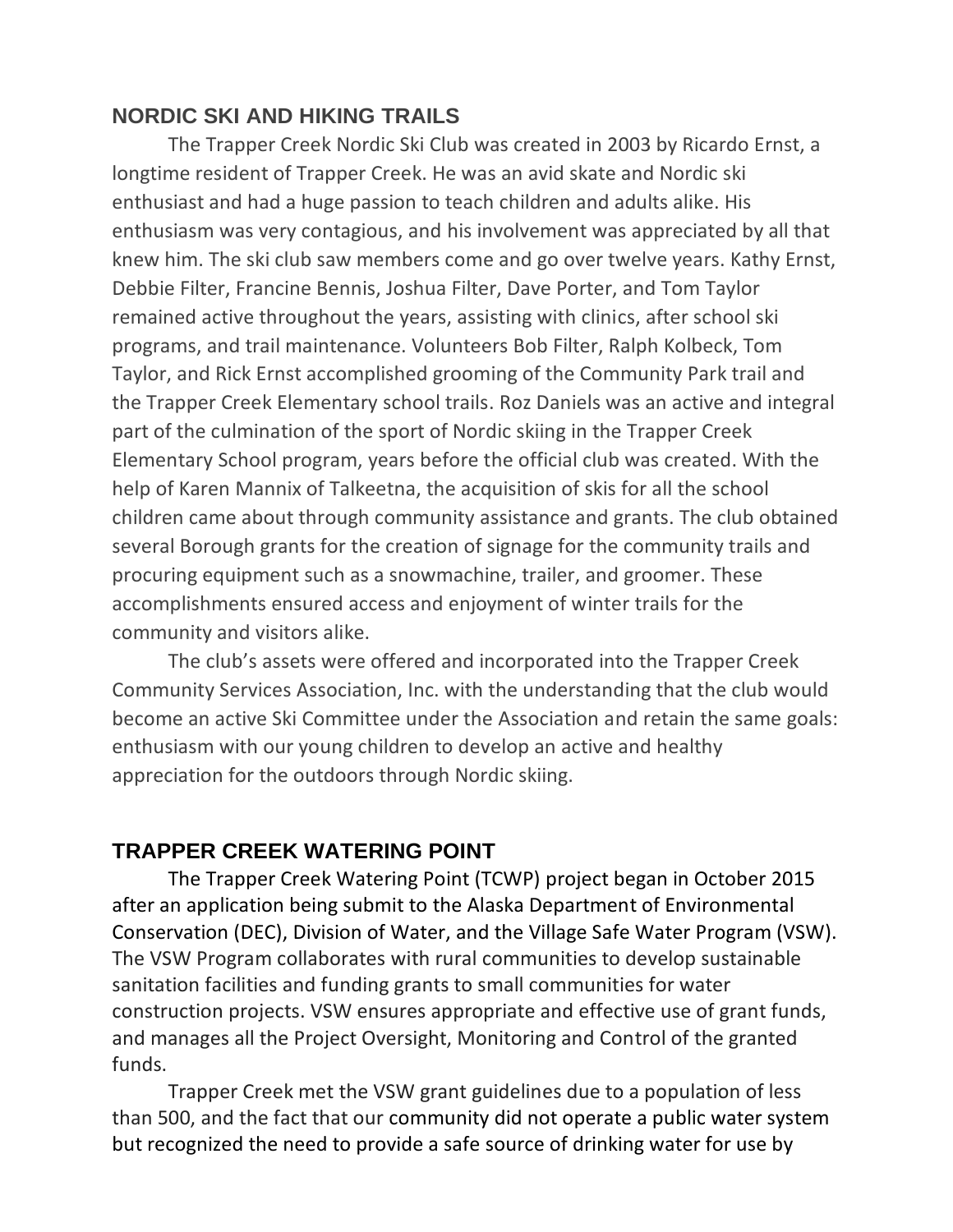residents and visitors year-round. Many residents have no dedicated safe source of potable water. The residents relied on rainwater catchment, water purchased at retail stores, well water from friends and neighbors, and untreated water taken directly from the Trapper Creek itself for drinking water and household use. Therefore, considering a new well and watering point is the only community water supply.

In early 2018 a preliminary engineering report (PER) was prepared by Agnew Beck Consulting to evaluate alternatives for a new well and watering point. The VSW granted \$75,000 for the PER to first establish the dire need for the project, and once established, the USDA EPA granted an additional \$325,000 for development.

With the assistance of Eric Phillips, Community Development Director of the Matsu Borough, we were able to acquire 1.5 acres of land on Devonshire Drive. Through the assistance of Nancy Cameron, Borough Land Management Agent, and the blessing by Borough Assembly, TCCSA was grant a land conveyance, and began construction with the granted funds by DEC/VSW.

In May of 2020, the Borough Assembly approved a \$25,000 start-up operating grant for the TCWP. The funds are non-reportable and spent to meet daily overhead expenditures.

In December of 2020, Trapper Creek Watering Point received a Coronavirus Aid, Relief, and Economic Security Act (CARES Act) grant by the Mat-Su Borough Assembly in the amount of \$13,000.00 for the provision of Free Water to approximately 200 families in Trapper Creek. To turn on the water pump and calculate usage, the lowest meter reading is  $1/10^{th}$  of a cent. Therefore, 250 gallons of water sold at 25 cents (a quarter), provides economic support to those suffering from employment and business interruptions due to COVID-19 related business closures.

Trapper Creek Watering Point opened its doors on April 20, 2021. Two certified operators and a bookkeeper maintain the TCWP facility.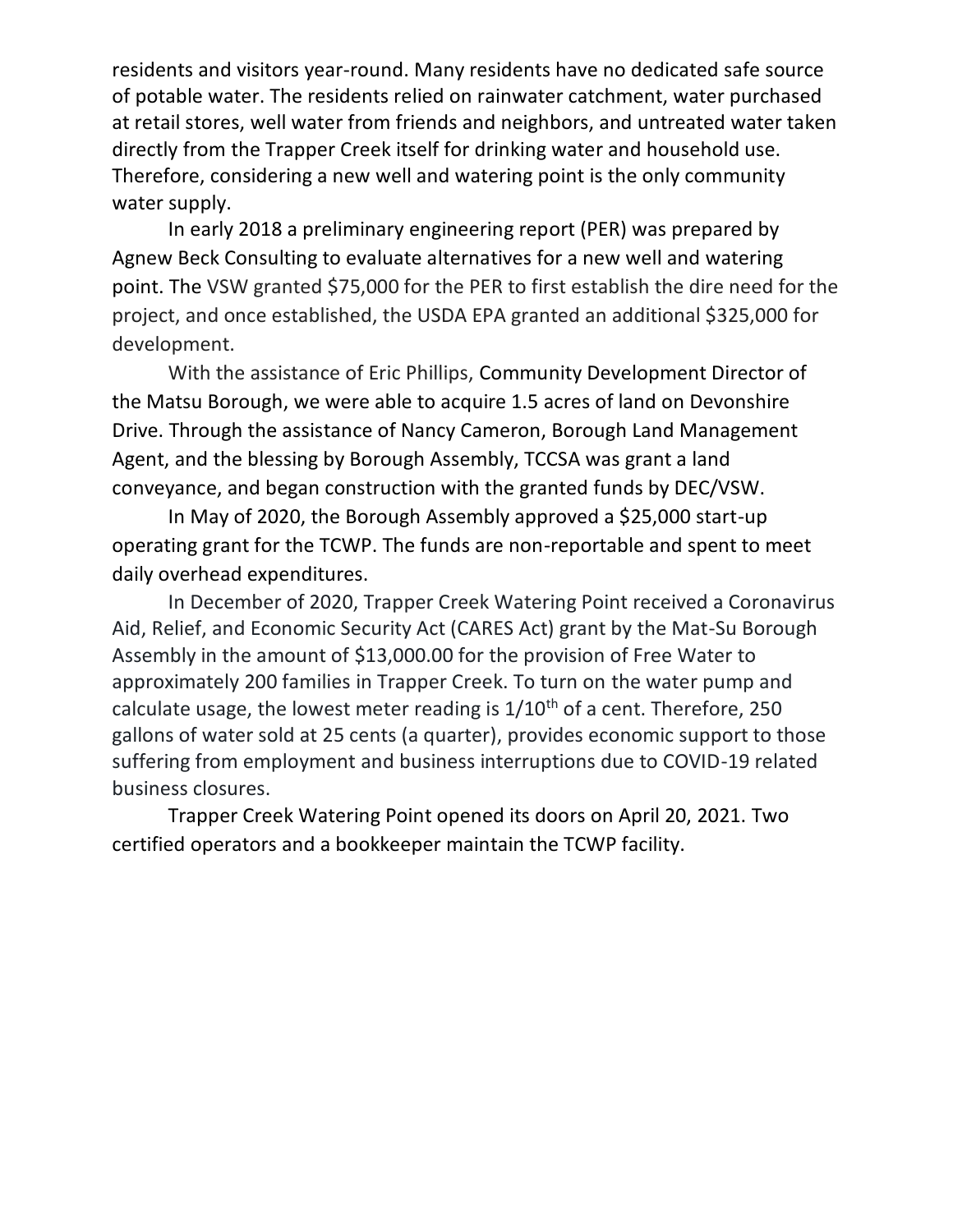#### **ECONOMICS**

There are three areas where TCCSA receives funding for the operation and maintenance of the Trapper Creek Park and Cemetery – Gaming, grants, and operations - each accounted for separately.

#### **Gaming**

As a licensee, TCCSA applies and pays a fee for a Charitable Gaming Permit yearly from the State of Alaska. The permit authorizes TCCSA to conduct gaming activities in our Community Building and Park to include raffle sales, Pull Tabs, and Bingo. We also retain areawide permits for raffle sales only that allow us to conduct sales of raffle tickets in the Willow, Talkeetna, and Trapper Creek areas.

Over time the raffle has been the mainstay of our organization for revenue, especially from the proceeds of the popular raffles associated with the Cabin Fever Reliever festival and now the Fireweed Arts Festival.

In 2008 the Board initially applied for a Pull Tab permit that allowed annual sales at Cache Creek Lodge, The Big Su Lodge, H & H Lakeside Restaurant, as well as TCCSA. Two of these establishments are no longer in business and the other does not sell tickets anymore, so pull tabs are only sold at the park, during festival times and for bingo until another vendor is established.

In 2020 gaming beneficiaries outside of our organization included: Mr. CY Jolley, a student at Susitna Valley High School, for a scholarship to the Grand Canyon University of Colorado; KTNA Radio; the Trapper Creek Elementary School for a Kachemak Bay donation; the Curry Ridge Riders for an annual membership in support of their non-profit; and miscellaneous purchases of office supplies and event equipment. Other expenses paid for by Gaming funds include infrastructure expenses for the Memorial Wall at the Cemetery; signage at the park and a new metal roof for the Free Box.

In 2021 gaming beneficiaries outside of our organization included: KTNA Radio; the Trapper Creek Elementary School for a Kachemak Bay donation; the Curry Ridge Riders for an annual membership in support of their non-profit; Sunshine Transit; and the Upper Susitna Food Pantry; and miscellaneous purchases of office supplies, event equipment, and maintenance equipment. Other expenses paid for by Gaming funds include infrastructure expenses for the Memorial Wall at the Cemetery.

#### **Grants**

Detailed elsewhere in this report, grants are an important revenue source for developing the park. We have obtained grants for critical projects over the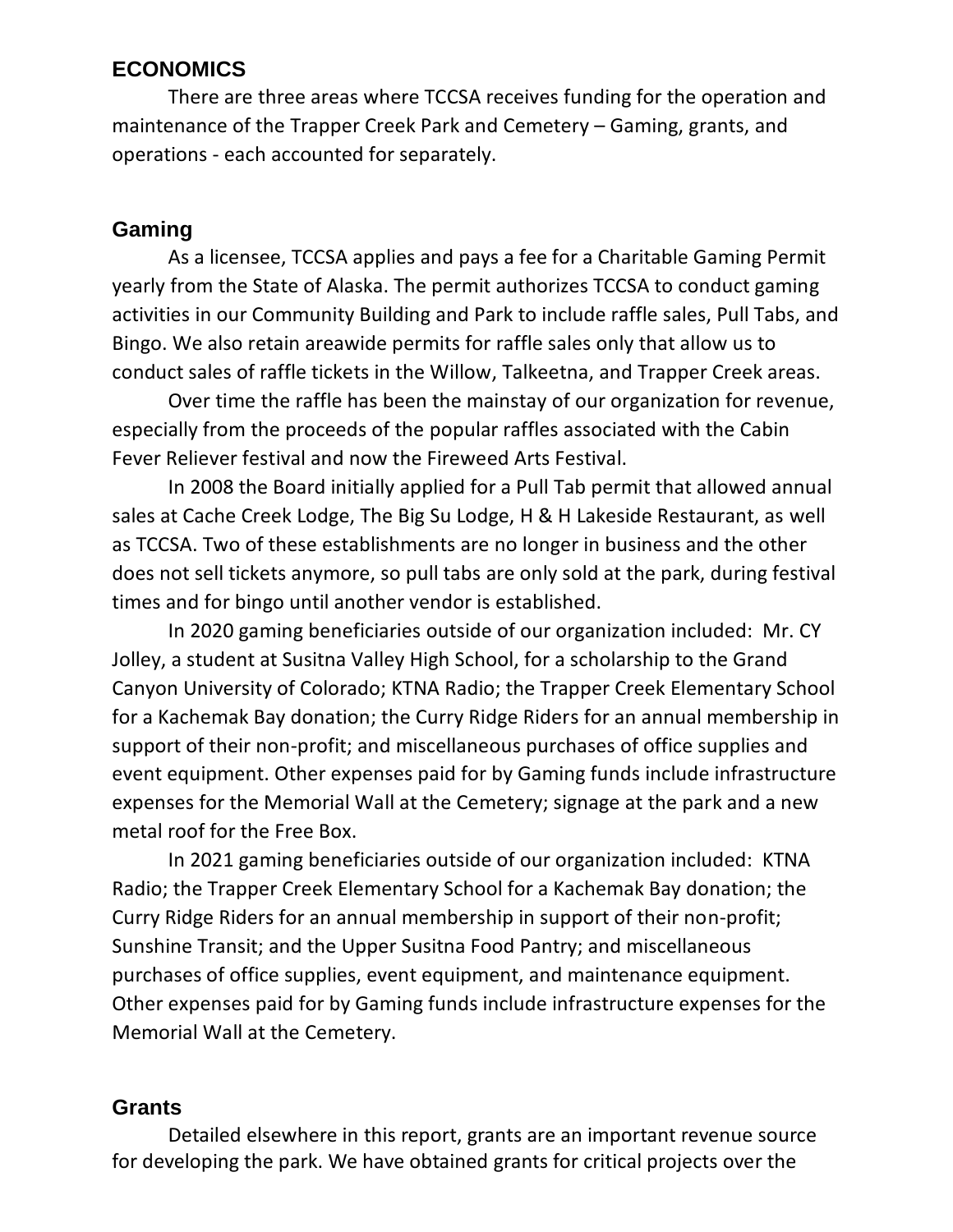years, including many from the Community Development Department of the Mat-Su Borough to include Community Assistance Program (CAP) formerly known as Revenue Sharing, which is offered by the State of Alaska to communities and is administered by the Borough, and funding of Capital Improvement Projects (CIP) also through the Borough, which enabled TCCSA to augment, renovate and refurbish our Community Building. TCCSA acquired grant funds from Jessica Stevens Community Foundation, Inc. and the Talkeetna Bachelor Society, Inc. for maintenance and operation of the Free Box.

In the last ten years, TCCSA has received a total of \$337,457.95 in CIP (Capital Improvement Projects) and Revenue Sharing/CAP grants. In 2019, the CAP (Community Assistance Program) expenditures were \$11,024.46 with \$5,363.44 carried over into the new year. These funds were expended in 2020. In 2020, the CAP expenditures were \$4,567.10 with \$6,432.90 carried over into the next year.

#### **Operations**

Operational monies are discretional as determined by the Board, that is, TCCSA is not required to fulfill reporting and accounting obligations, other than Federal tax reporting, which are in place for both gaming and grants. TCCSA can direct such monies to where they are deemed necessary for the operations of our organization. Sources of operating money derive from any number of sources, such as donations for food or baked goods from Cabin Fever, personal donations that individuals or organizations make to TCCSA, sales of plots in the Trapper Creek Cemetery, and other revenues.

At the beginning of 2020, the balance in the operations account was \$13,732.15. In 2020 we received \$2,321.66 for operations, aside from gaming monies transferred for use in operations. At the end of the year, the balance in the operations account was \$16,053.81.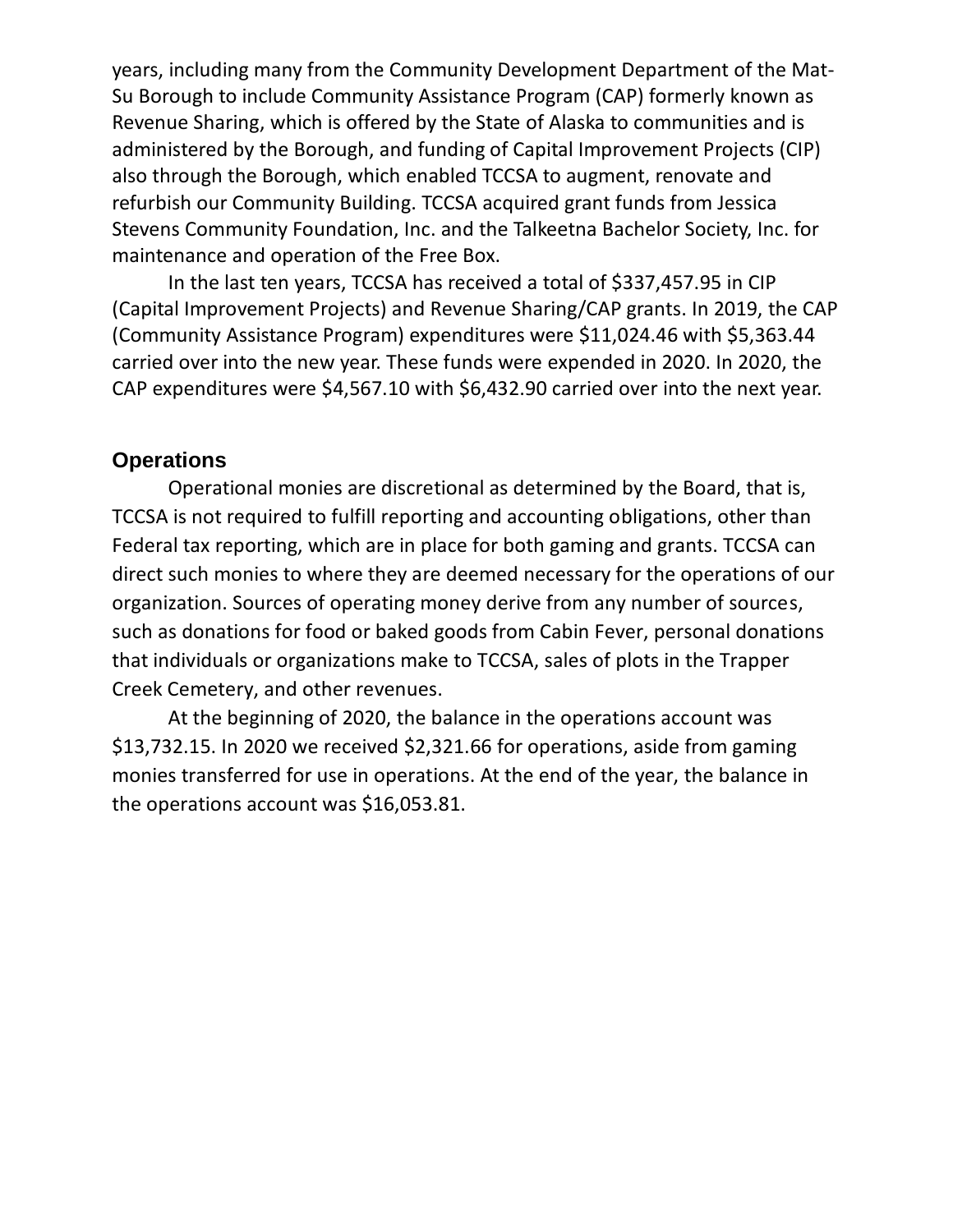## **REVENUE SHARING and COMMUNITY ASSISTANCE PROGRAM (CAP)**

The last ten years have been an exceptionally busy period for the development of the Trapper Creek Park and Cemetery, especially considering TCCSA operates with a very limited number of uncompensated volunteers on the Board, who handle all the daily operations of the park.

Starting in 2011 Trapper Creek Community Services has taken advantage of Community Assistance Program (CAP) formerly known as Revenue Sharing grants offered by the State of Alaska to communities. The Matanuska-Susitna Borough through the Trapper Creek Community Council administered these grants. Each project submitted by various entities was voted on by Trapper Creek residents. TCCSA has been the recipient of the following Revenue Sharing grants, totaling \$161,532.95.

## **FY 2009 – Total funds received \$16,200**

Upgrade to the Picnic Shelter (\$7,134.83) - replaced rotten wood on the roof, installation of metal roofing, and running of additional electrical lines. Storage Shed (\$6,252.37) - purchased a shed for the storage of tools and partially finished the interior.

Fixing up Cemetery and Graveling Access Roads (\$2,812.80) - extended the cemetery, replaced broken and missing grave markers, and planted a raised bed with perennial flowers.

## **FY 2010 – Total funds received \$14,770**

Trapper Creek Free Box (\$6,000) - constructed a building with an unfinished interior.

Playground Equipment (\$1,500) – purchased lumber and hardware to augment playground materials donated by the Borough. This project has not been completed but is scheduled for summer 2017.

Upgrade Interior of Community Building (\$2,480) - installed new carpeting and erected enclosed office space.

Community Garden Upgrade (\$1,435) - constructed a water tower and raised beds.

Utility Tractor and Implements (\$3,355) – purchased a John Deere 1026R tractor, loader backhoe, snow blower, front blade, rotary tiller, and a rotary cutter. This project carries over to FY 2011 and FY 2012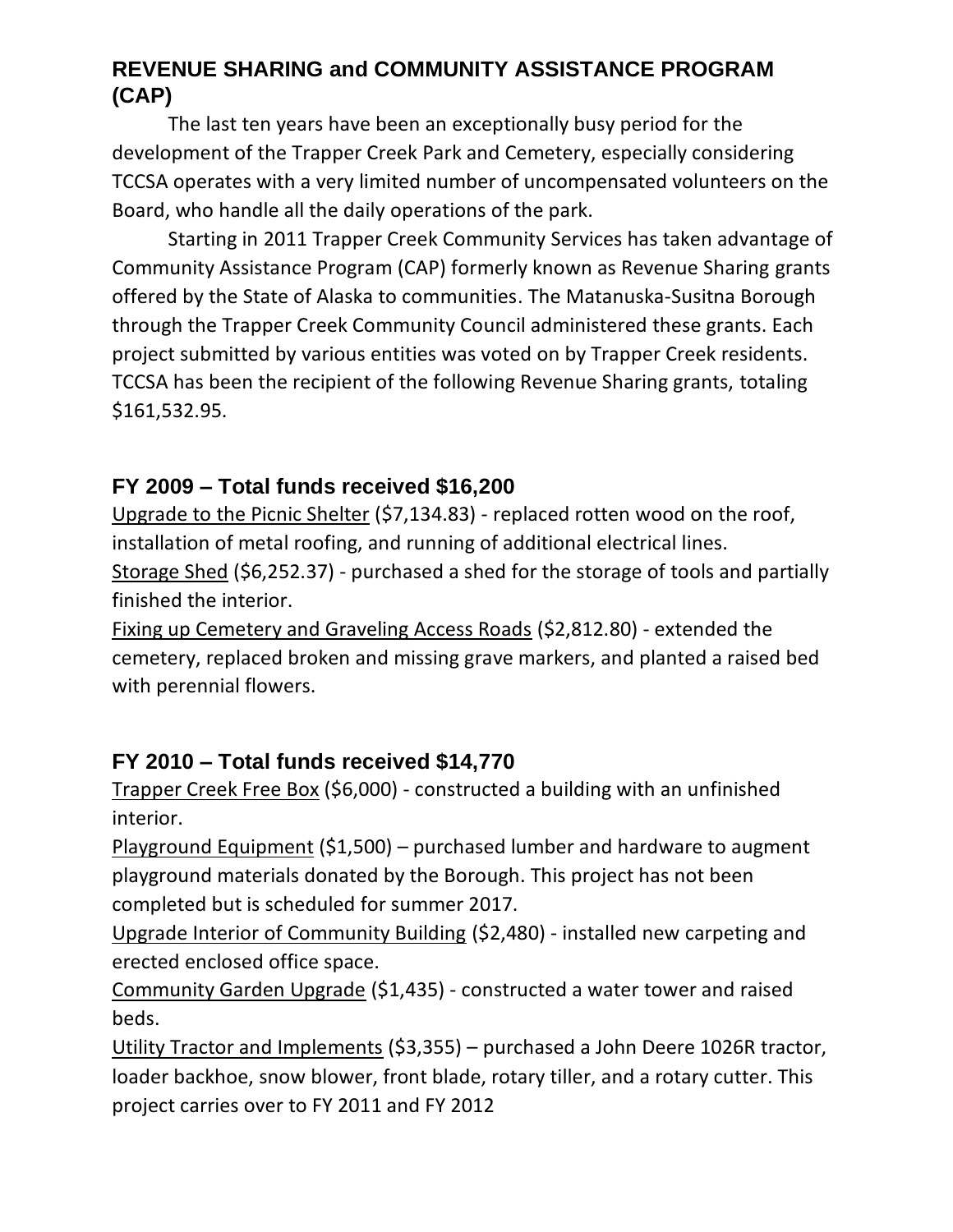## **FY 2011 – Total funds received \$20,200**

Utility Tractor and Implements (\$20,200)

## **FY 2012 – Total funds received \$13,672.16**

Utility Tractor and Implements (\$8,445)

Operating Costs for the Park (\$4,000) - labor, fuel, equipment, and other necessities for the year-round operating for the Park.

Trapper Creek Oral History Project (\$1000) – purchased recording equipment, scanner, and computer.

Upgrade Interior of Community Building- Additional Funding (\$227.16)

## **FY 2013 – Total funds received \$24,690.79**

Operating Costs for Park (\$7,200) - labor, construction, maintenance, and other necessities for the operation of the Park.

Conex Container (\$5500) - purchase of a Conex container for the storage of the tractor and implements.

Finish Outbuildings (\$6,658.50) – purchased a heater, diesel tank, and sheeting for the Free Box ceiling and gable ends for the Free Box and constructed a workbench and tool storage areas for the shed and completed some interior finish work on the shelter. Also, all outdoor buildings were sprayed with a protective coating. Tools and Implements (\$2,000) - purchased maintenance tools for the park. Additional Implements for the Tractor (\$3,332.29) - purchased a disk harrow, pallet forks, and a filter pack for the tractor.

## **FY 2014 – Total funds received \$12,800**

Operating Costs for the Park (\$12,800) - labor, construction, maintenance, and other necessities for operation.

## **FY 2015 – Total funds received \$14,400**

Operating Costs for the Park (\$14,400) - labor, construction, maintenance, and other necessities for operation.

## **FY 2016 – Total funds received \$13,800**

Operating Costs for the Park (\$13,500) - labor, construction, maintenance, and other necessities for operation. This project is ongoing.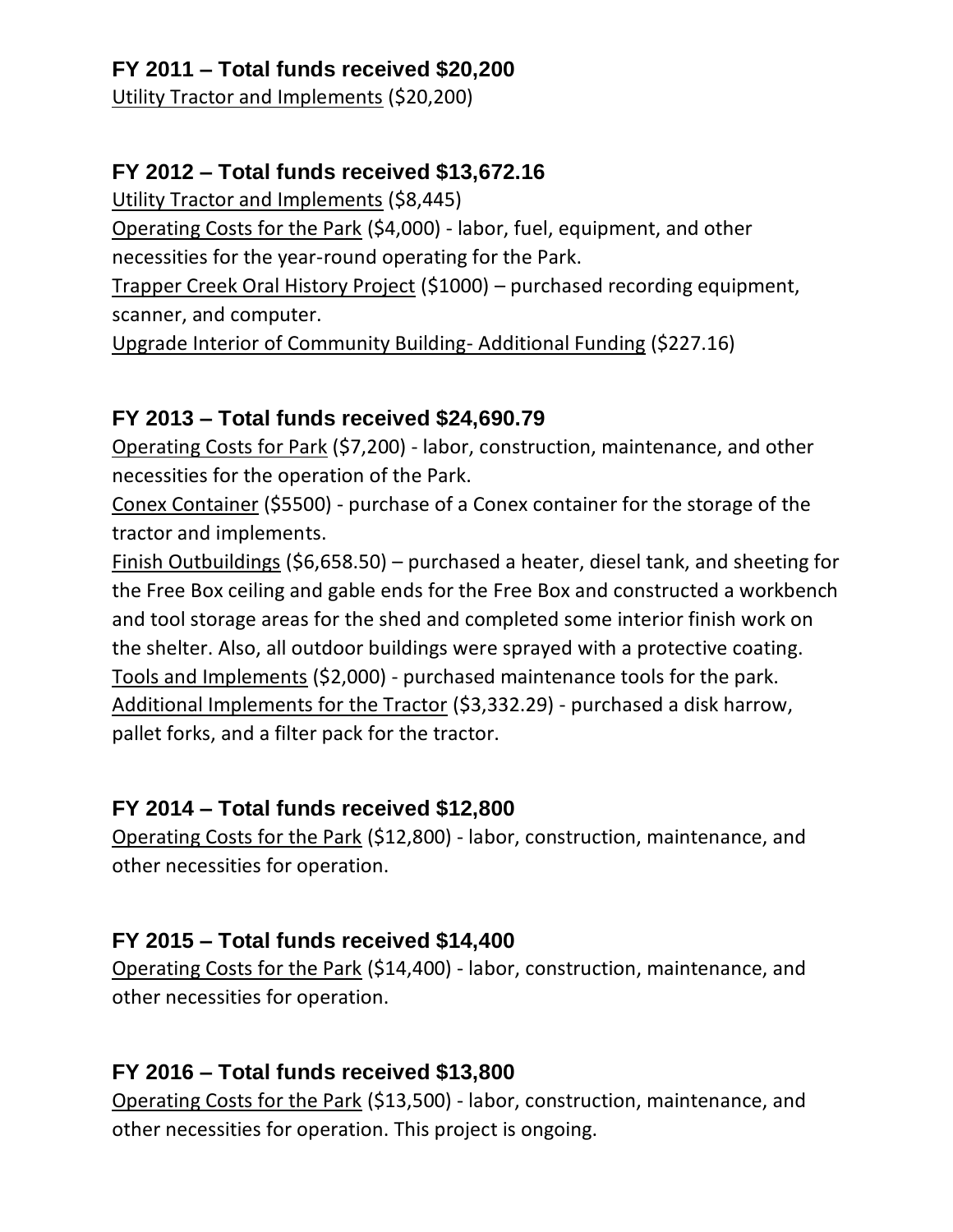Maintenance of Bearcat snow machine (\$300) – maintenance of equipment and grooming of the TCCSA and Trapper Creek Elementary School ski trails during the winter season.

## **FY 2017 – Total funds received \$10,000**

Operating Costs for the Park (\$10,000) - labor, maintenance, and other necessities for operation. There is \$6,447.89 remaining on this project, which is ongoing for the continued maintenance and operation.

#### **FY 2018 – Total funds received \$10,000**

Operating Costs for the Park (\$10,000) - labor, maintenance, and other necessities for operation. There is \$5,363.44 remaining on this project, which is ongoing for the continued maintenance and operation.

#### **FY 2019 – Total funds received \$11,000**

Operating Costs for the Park (\$11,000) - labor, maintenance, and other necessities for operation. There is \$6,432.90 remaining on this project, which is ongoing for the continued maintenance and operation.

#### **CAPITAL IMPROVEMENT PROJECTS**

There have been major developments to the Community Building during this period, as well, starting in August 2012. Financing for this phase of development was from Capital Improvement monies provided by the Community Development Department of the Mat-Susitna Borough. Funding for this work, totaling \$196,600.00 was obtained in four installments.

A Borough-owned modular building was secured from the sewage lagoon in Talkeetna, moved to Trapper Creek and placed on foundation twelve feet away from the original module. A connection between the two buildings was constructed. The whole building was finished inside and outside. Additionally, the outhouse was upgraded to match the Community Building.

In 2018 the remaining funds of \$6,588.53 on this project, were expended on parking lot improvement and sewer line maintenance.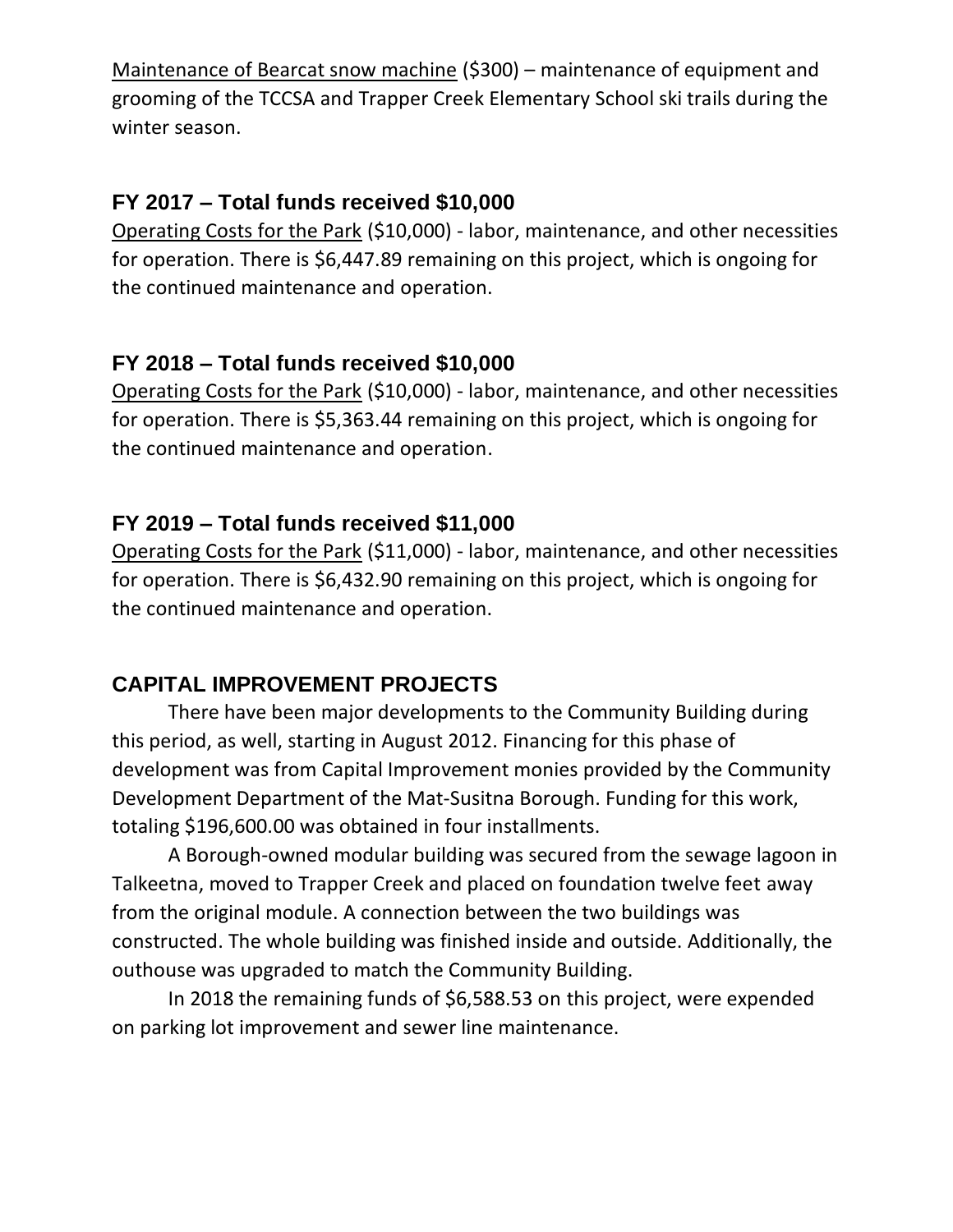## **JESSICA STEVENS COMMUNITY FOUNDATION GRANT**

The last year has been an exciting year for the continuing development of the Trapper Creek Free Box, especially considering it operates with a very limited number of volunteers who handle the ongoing daily operations.

Funding in 2019, which was used for maintenance and operation, was made possible by a grant from the Jessica Stevens Community Foundation, an affiliate of the Alaska Community Foundation for \$1,625.00. The remaining balance from 2019 of \$1,350.90 was expended in 2020.

Funding in 2020, which was used for maintenance and operation, was made possible by a grant from the Jessica Stevens Community Foundation, an affiliate of the Alaska Community Foundation for \$1,600.00. The remaining balance from 2020 of \$1,026.49 was expended in 2021.

Funding in 2021, which was used for maintenance and operation, was made possible by a grant from the Jessica Stevens Community Foundation, an affiliate of the Alaska Community Foundation for \$1,700.00. The remaining balance from 2021 of \$1,416.10 will be expended in 2022.